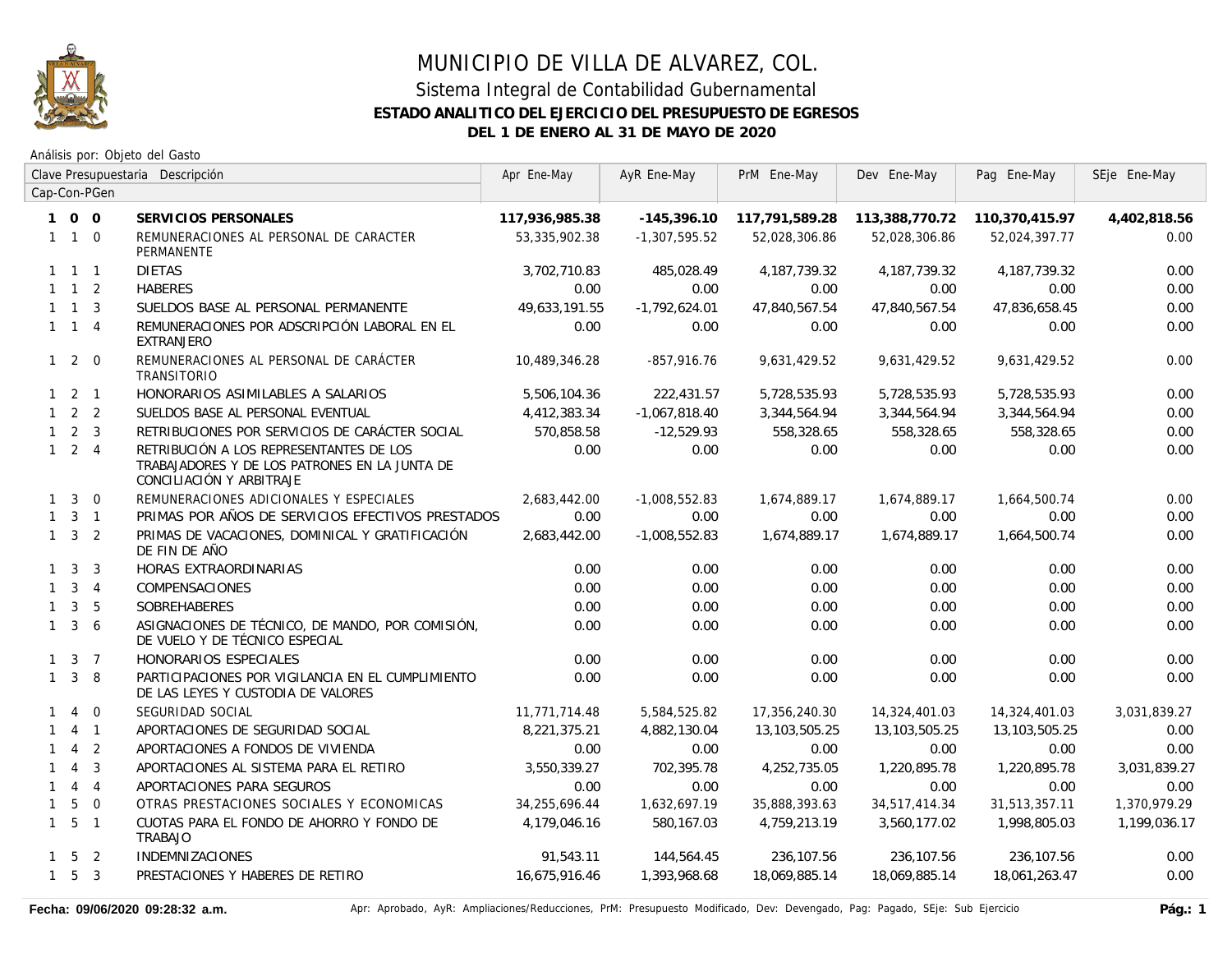

|              |                     |              | Clave Presupuestaria Descripción                                                             | Apr Ene-May   | AyR Ene-May       | PrM Ene-May   | Dev Ene-May   | Pag Ene-May     | SEje Ene-May |
|--------------|---------------------|--------------|----------------------------------------------------------------------------------------------|---------------|-------------------|---------------|---------------|-----------------|--------------|
|              |                     | Cap-Con-PGen |                                                                                              |               |                   |               |               |                 |              |
|              | $1\quad 5\quad 4$   |              | PRESTACIONES CONTRACTUALES                                                                   | 13,235,339.51 | $-474,014.97$     | 12,761,324.54 | 12,589,381.42 | 11, 155, 317.85 | 171,943.12   |
|              | $1\quad 5\quad 5$   |              | APOYOS A LA CAPACITACIÓN DE LOS SERVIDORES<br><b>PÚBLICOS</b>                                | 0.00          | 0.00              | 0.00          | 0.00          | 0.00            | 0.00         |
|              | 1 5                 | - 9          | OTRAS PRESTACIONES SOCIALES Y ECONÓMICAS                                                     | 73,851.20     | $-11,988.00$      | 61,863.20     | 61,863.20     | 61,863.20       | 0.00         |
| $\mathbf{1}$ |                     | 6 0          | <b>PREVISIONES</b>                                                                           | 4,177,636.85  | $-4, 177, 636.85$ | 0.00          | 0.00          | 0.00            | 0.00         |
|              | $1\quad 6\quad 1$   |              | PREVISIONES DE CARÁCTER LABORAL, ECONÓMICA Y DE<br>SEGURIDAD SOCIAL                          | 4,177,636.85  | $-4, 177, 636.85$ | 0.00          | 0.00          | 0.00            | 0.00         |
|              | $1 \quad 7 \quad 0$ |              | PAGO DE ESTIMULOS A SERVIDORES PUBLICOS                                                      | 1,223,246.95  | $-10,917.15$      | 1,212,329.80  | 1,212,329.80  | 1,212,329.80    | 0.00         |
|              | $1 \quad 7 \quad 1$ |              | <b>ESTÍMULOS</b>                                                                             | 1,223,246.95  | $-10,917.15$      | 1,212,329.80  | 1,212,329.80  | 1,212,329.80    | 0.00         |
|              | $1 \quad 7 \quad 2$ |              | <b>RECOMPENSAS</b>                                                                           | 0.00          | 0.00              | 0.00          | 0.00          | 0.00            | 0.00         |
| 2            | $0\quad 0$          |              | MATERIALES Y SUMINISTROS                                                                     | 5.036.339.00  | 4,695,740.26      | 9,732,079.26  | 4,598,220.09  | 4,227,136.86    | 5,133,859.17 |
|              | $2 \quad 1 \quad 0$ |              | MATERIALES DE ADMINISTRACION, EMISION DE<br>DOCUMENTOS Y ARTICULOS OFICIALES                 | 279,443.30    | 99,344.53         | 378,787.83    | 243,050.15    | 214,100.13      | 135,737.68   |
|              | $2 \quad 1 \quad 1$ |              | MATERIALES, ÚTILES Y EQUIPOS MENORES DE OFICINA                                              | 123,333.30    | 16,193.36         | 139,526.66    | 89,001.40     | 74,874.96       | 50,525.26    |
|              | $2 \quad 1 \quad 2$ |              | MATERIALES Y ÚTILES DE IMPRESIÓN Y REPRODUCCIÓN                                              | 5,000.00      | 2,887.00          | 7,887.00      | 5,887.00      | 5,887.00        | 2,000.00     |
|              | $2 \quad 1 \quad 3$ |              | MATERIAL ESTADÍSTICO Y GEOGRÁFICO                                                            | 0.00          | 0.00              | 0.00          | 0.00          | 0.00            | 0.00         |
|              | $2 \quad 1 \quad 4$ |              | MATERIALES, ÚTILES Y EQUIPOS MENORES DE<br>TECNOLOGÍAS DE LA INFORMACIÓN Y COMUNICACIONES    | 35,250.00     | 0.00              | 35,250.00     | 1,290.00      | 1,290.00        | 33,960.00    |
|              | $2 \quad 1 \quad 5$ |              | MATERIAL IMPRESO E INFORMACIÓN DIGITAL                                                       | 83,360.00     | 45,332.53         | 128,692.53    | 85,240.11     | 79,476.53       | 43,452.42    |
|              | $2 \t1 \t6$         |              | MATERIAL DE LIMPIEZA                                                                         | 32,500.00     | 34,931.64         | 67,431.64     | 61,631.64     | 52,571.64       | 5,800.00     |
|              | $2 \t1 \t7$         |              | MATERIALES Y ÚTILES DE ENSEÑANZA                                                             | 0.00          | 0.00              | 0.00          | 0.00          | 0.00            | 0.00         |
|              | $2 \quad 1 \quad 8$ |              | MATERIALES PARA EL REGISTRO E IDENTIFICACIÓN DE<br><b>BIENES Y PERSONAS</b>                  | 0.00          | 0.00              | 0.00          | 0.00          | 0.00            | 0.00         |
|              | $2\quad 2\quad 0$   |              | ALIMENTOS Y UTENSILIOS                                                                       | 64,005.00     | 13,082.00         | 77.087.00     | 64,126.00     | 64,126.00       | 12,961.00    |
|              | $2 \quad 2 \quad 1$ |              | PRODUCTOS ALIMENTICIOS PARA PERSONAS                                                         | 56,505.00     | 13,082.00         | 69,587.00     | 64,126.00     | 64,126.00       | 5,461.00     |
|              | $2 \quad 2 \quad 2$ |              | PRODUCTOS ALIMENTICIOS PARA ANIMALES                                                         | 7,500.00      | 0.00              | 7,500.00      | 0.00          | 0.00            | 7,500.00     |
|              | $2 \quad 2 \quad 3$ |              | UTENSILIOS PARA EL SERVICIO DE ALIMENTACIÓN                                                  | 0.00          | 0.00              | 0.00          | 0.00          | 0.00            | 0.00         |
|              | $2 \quad 3 \quad 0$ |              | MATERIAS PRIMAS Y MATERIALES DE PRODUCCION Y<br>COMERCIALIZACION                             | 0.00          | 0.00              | 0.00          | 0.00          | 0.00            | 0.00         |
|              | $2 \quad 3 \quad 1$ |              | PRODUCTOS ALIMENTICIOS, AGROPECUARIOS Y<br>FORESTALES ADQUIRIDOS COMO MATERIA PRIMA          | 0.00          | 0.00              | 0.00          | 0.00          | 0.00            | 0.00         |
|              | $2 \quad 3 \quad 2$ |              | INSUMOS TEXTILES ADQUIRIDOS COMO MATERIA PRIMA                                               | 0.00          | 0.00              | 0.00          | 0.00          | 0.00            | 0.00         |
|              | $2 \quad 3 \quad 3$ |              | PRODUCTOS DE PAPEL, CARTÓN E IMPRESOS<br>ADQUIRIDOS COMO MATERIA PRIMA                       | 0.00          | 0.00              | 0.00          | 0.00          | 0.00            | 0.00         |
|              | $2 \quad 3 \quad 4$ |              | COMBUSTIBLES, LUBRICANTES, ADITIVOS, CARBÓN Y SUS<br>DERIVADOS ADQUIRIDOS COMO MATERIA PRIMA | 0.00          | 0.00              | 0.00          | 0.00          | 0.00            | 0.00         |
|              | $2 \quad 3 \quad 5$ |              | PRODUCTOS QUÍMICOS, FARMACÉUTICOS Y DE<br>LABORATORIO ADQUIRIDOS COMO MATERIA PRIMA          | 0.00          | 0.00              | 0.00          | 0.00          | 0.00            | 0.00         |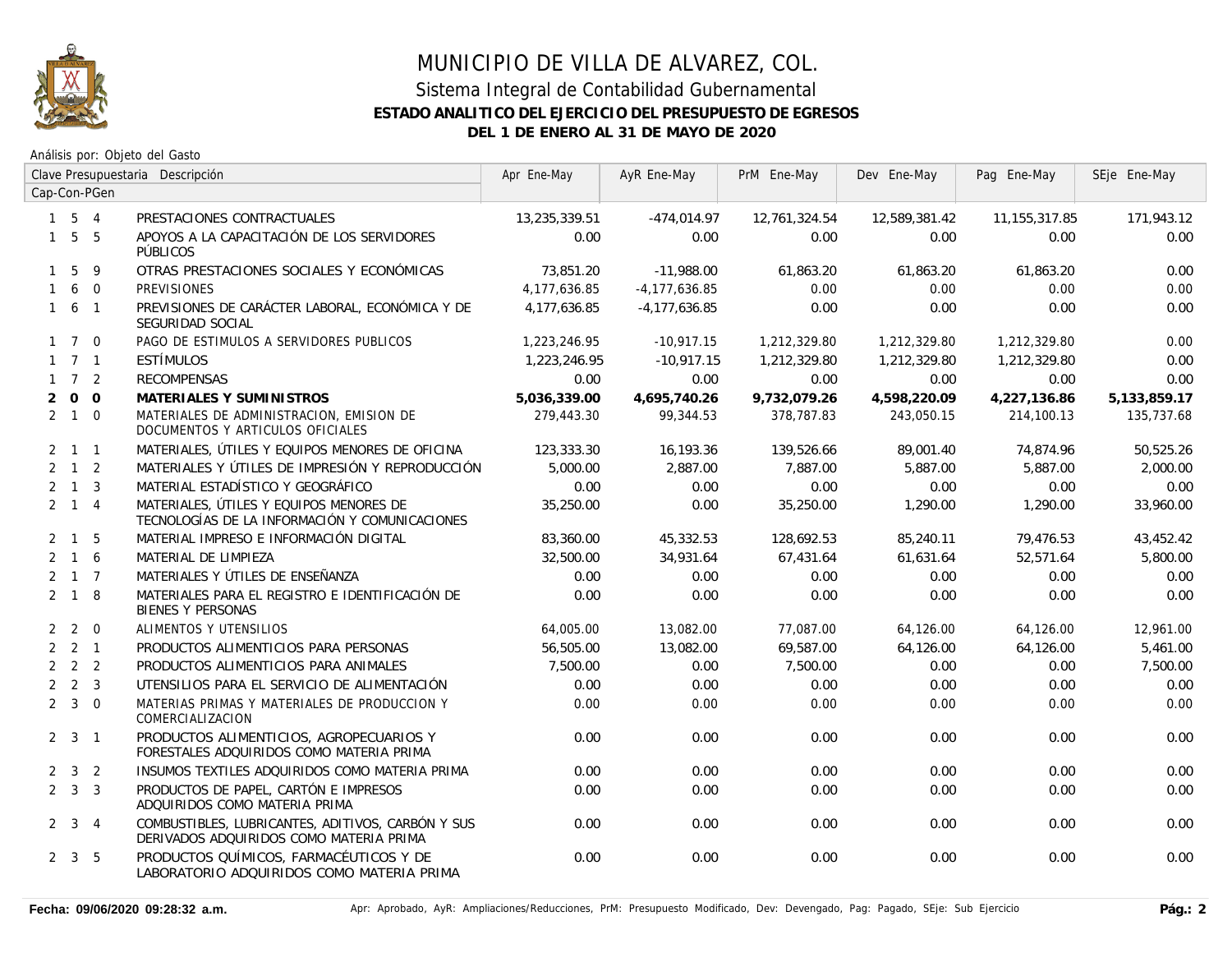

Análisis por: Objeto del Gasto

|                | Clave Presupuestaria Descripción |                         |                                                                                         | Apr Ene-May  | AyR Ene-May  | PrM Ene-May  | Dev Ene-May  | Pag Ene-May  | SEje Ene-May |
|----------------|----------------------------------|-------------------------|-----------------------------------------------------------------------------------------|--------------|--------------|--------------|--------------|--------------|--------------|
|                |                                  | Cap-Con-PGen            |                                                                                         |              |              |              |              |              |              |
|                | $2 \quad 3 \quad 6$              |                         | PRODUCTOS METÁLICOS Y A BASE DE MINERALES NO<br>METÁLICOS ADQUIRIDOS COMO MATERIA PRIMA | 0.00         | 0.00         | 0.00         | 0.00         | 0.00         | 0.00         |
|                | $2 \quad 3 \quad 7$              |                         | PRODUCTOS DE CUERO, PIEL, PLÁSTICO Y HULE<br>ADQUIRIDOS COMO MATERIA PRIMA              | 0.00         | 0.00         | 0.00         | 0.00         | 0.00         | 0.00         |
| $\mathbf{2}$   | 3                                | 8                       | MERCANCÍAS ADQUIRIDAS PARA SU COMERCIALIZACIÓN                                          | 0.00         | 0.00         | 0.00         | 0.00         | 0.00         | 0.00         |
| $\overline{2}$ | $\mathbf{3}$                     | 9                       | OTROS PRODUCTOS ADQUIRIDOS COMO MATERIA PRIMA                                           | 0.00         | 0.00         | 0.00         | 0.00         | 0.00         | 0.00         |
|                | $2 \quad 4$                      | $\overline{0}$          | MATERIALES Y ARTICULOS DE CONSTRUCCION Y DE<br>REPARACION                               | 722,850.00   | 188,510.37   | 911,360.37   | 738,583.86   | 639,599.09   | 172,776.51   |
|                | 2 4 1                            |                         | PRODUCTOS MINERALES NO METÁLICOS                                                        | 40,000.00    | $-39.200.00$ | 800.00       | 0.00         | 0.00         | 800.00       |
| $\overline{2}$ | $\overline{4}$                   | $\overline{2}$          | CEMENTO Y PRODUCTOS DE CONCRETO                                                         | 3,000.00     | 48.10        | 3,048.10     | 2,940.20     | 2,451.20     | 107.90       |
|                | $2 \quad 4$                      | $\overline{\mathbf{3}}$ | CAL, YESO Y PRODUCTOS DE YESO                                                           | 15,000.00    | 0.00         | 15,000.00    | 84.37        | 84.37        | 14,915.63    |
| $\overline{2}$ | $\overline{4}$                   | $\overline{4}$          | MADERA Y PRODUCTOS DE MADERA                                                            | 4,000.00     | 0.00         | 4,000.00     | 32.00        | 32.00        | 3,968.00     |
| $\overline{2}$ | $\overline{4}$                   | 5                       | VIDRIO Y PRODUCTOS DE VIDRIO                                                            | 0.00         | 0.00         | 0.00         | 0.00         | 0.00         | 0.00         |
| $\overline{2}$ | $\overline{4}$                   | 6                       | MATERIAL ELÉCTRICO Y ELECTRÓNICO                                                        | 516,750.00   | 109,912.27   | 626,662.27   | 502,540.51   | 421,313.94   | 124,121.76   |
| $\overline{2}$ |                                  | $4 \overline{7}$        | ARTÍCULOS METÁLICOS PARA LA CONSTRUCCIÓN                                                | 25,000.00    | 0.00         | 25,000.00    | 6,172.91     | 5,764.71     | 18,827.09    |
| $\overline{2}$ | $\overline{4}$                   | 8                       | MATERIALES COMPLEMENTARIOS                                                              | 0.00         | 0.00         | 0.00         | 0.00         | 0.00         | 0.00         |
|                | $2 \quad 4$                      | $\overline{9}$          | OTROS MATERIALES Y ARTÍCULOS DE CONSTRUCCIÓN Y<br><b>REPARACIÓN</b>                     | 119,100.00   | 117,750.00   | 236,850.00   | 226,813.87   | 209,952.87   | 10,036.13    |
|                | 2 5                              | $\overline{0}$          | PRODUCTOS QUIMICOS, FARMACEUTICOS Y DE<br>LABORATORIO                                   | 10,650.00    | 0.00         | 10,650.00    | 179.80       | 179.80       | 10,470.20    |
|                | $2\quad 5\quad 1$                |                         | PRODUCTOS QUÍMICOS BÁSICOS                                                              | 0.00         | 0.00         | 0.00         | 0.00         | 0.00         | 0.00         |
|                | 2 <sub>5</sub>                   | $\overline{2}$          | FERTILIZANTES, PESTICIDAS Y OTROS AGROQUÍMICOS                                          | 3,750.00     | 0.00         | 3,750.00     | 0.00         | 0.00         | 3,750.00     |
|                | 2 <sub>5</sub>                   | $\overline{3}$          | MEDICINAS Y PRODUCTOS FARMACÉUTICOS                                                     | 5,000.00     | 0.00         | 5,000.00     | 179.80       | 179.80       | 4,820.20     |
| $\overline{2}$ | 5                                | $\overline{4}$          | MATERIALES, ACCESORIOS Y SUMINISTROS MÉDICOS                                            | 0.00         | 0.00         | 0.00         | 0.00         | 0.00         | 0.00         |
|                | 2 <sub>5</sub>                   | 5                       | MATERIALES, ACCESORIOS Y SUMINISTROS DE<br>LABORATORIO                                  | 0.00         | 0.00         | 0.00         | 0.00         | 0.00         | 0.00         |
| $\mathbf{2}$   | 5                                | 6                       | FIBRAS SINTÉTICAS, HULES, PLÁSTICOS Y DERIVADOS                                         | 1,900.00     | 0.00         | 1,900.00     | 0.00         | 0.00         | 1,900.00     |
| $\overline{2}$ | 5                                | 9                       | OTROS PRODUCTOS QUÍMICOS                                                                | 0.00         | 0.00         | 0.00         | 0.00         | 0.00         | 0.00         |
| $\overline{2}$ | 6                                | $\overline{0}$          | COMBUSTIBLES, LUBRICANTES Y ADITIVOS                                                    | 3,575,325.70 | 244,527.10   | 3,819,852.80 | 3,436,509.22 | 3,199,462.10 | 383,343.58   |
| $\overline{2}$ | 6                                | $\overline{1}$          | COMBUSTIBLES, LUBRICANTES Y ADITIVOS                                                    | 3,575,325.70 | 244,527.10   | 3,819,852.80 | 3,436,509.22 | 3,199,462.10 | 383,343.58   |
| $\overline{2}$ | 6                                | $\overline{2}$          | CARBÓN Y SUS DERIVADOS                                                                  | 0.00         | 0.00         | 0.00         | 0.00         | 0.00         | 0.00         |
|                | $2 \quad 7 \quad 0$              |                         | VESTUARIO, BLANCOS, PRENDAS DE PROTECCION Y<br>ARTICULOS DEPORTIVOS                     | 237,135.00   | 4,116,380.00 | 4,353,515.00 | 568.06       | 568.06       | 4,352,946.94 |
|                | $2 \quad 7 \quad 1$              |                         | VESTUARIO Y UNIFORMES                                                                   | 180,005.00   | 2,763,600.00 | 2,943,605.00 | 0.00         | 0.00         | 2,943,605.00 |
|                | $2 \quad 7 \quad 2$              |                         | PRENDAS DE SEGURIDAD Y PROTECCIÓN PERSONAL                                              | 53,380.00    | 1,352,780.00 | 1,406,160.00 | 568.06       | 568.06       | 1,405,591.94 |
|                | $2 \quad 7 \quad 3$              |                         | ARTÍCULOS DEPORTIVOS                                                                    | 3,750.00     | 0.00         | 3,750.00     | 0.00         | 0.00         | 3,750.00     |
|                | $2 \quad 7 \quad 4$              |                         | PRODUCTOS TEXTILES                                                                      | 0.00         | 0.00         | 0.00         | 0.00         | 0.00         | 0.00         |
|                | $2 \quad 7 \quad 5$              |                         | BLANCOS Y OTROS PRODUCTOS TEXTILES, EXCEPTO                                             | 0.00         | 0.00         | 0.00         | 0.00         | 0.00         | 0.00         |

Fecha: 09/06/2020 09:28:32 a.m. **Aprical Access** Aprical AyR: Ampliaciones/Reducciones, PrM: Presupuesto Modificado, Dev: Devengado, Pag: Pagado, SEje: Sub Ejercicio Pág.: 3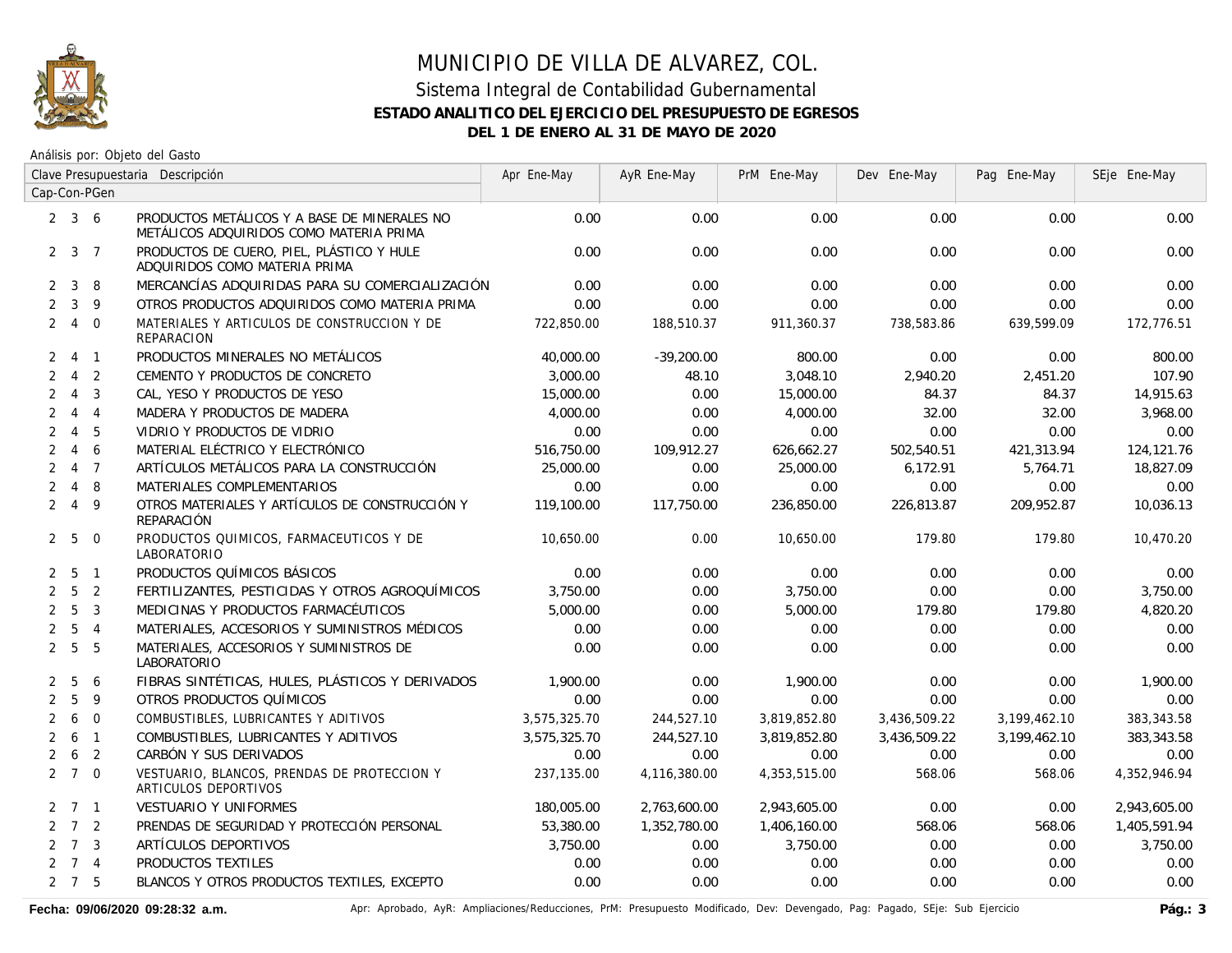

|   | Clave Presupuestaria Descripción |                |                                                                                                           | Apr Ene-May   | AyR Ene-May  | PrM Ene-May   | Dev Ene-May   | Pag Ene-May   | SEje Ene-May |
|---|----------------------------------|----------------|-----------------------------------------------------------------------------------------------------------|---------------|--------------|---------------|---------------|---------------|--------------|
|   |                                  | Cap-Con-PGen   |                                                                                                           |               |              |               |               |               |              |
|   |                                  |                | PRENDAS DE VESTIR                                                                                         |               |              |               |               |               |              |
|   | 280                              |                | MATERIALES Y SUMINISTROS PARA SEGURIDAD                                                                   | 0.00          | 0.00         | 0.00          | 0.00          | 0.00          | 0.00         |
| 2 | 8 1                              |                | SUSTANCIAS Y MATERIALES EXPLOSIVOS                                                                        | 0.00          | 0.00         | 0.00          | 0.00          | 0.00          | 0.00         |
| 2 | 8                                | $\overline{2}$ | MATERIALES DE SEGURIDAD PÚBLICA                                                                           | 0.00          | 0.00         | 0.00          | 0.00          | 0.00          | 0.00         |
|   | $2 \quad 8$                      | $\overline{3}$ | PRENDAS DE PROTECCIÓN PARA SEGURIDAD PÚBLICA Y<br><b>NACIONAL</b>                                         | 0.00          | 0.00         | 0.00          | 0.00          | 0.00          | 0.00         |
| 2 | 9                                | $\Omega$       | HERRAMIENTAS, REFACCIONES Y ACCESORIOS MENORES                                                            | 146,930.00    | 33,896.26    | 180,826.26    | 115,203.00    | 109,101.68    | 65,623.26    |
|   | 291                              |                | <b>HERRAMIENTAS MENORES</b>                                                                               | 119,775.00    | 355.00       | 120,130.00    | 57,674.22     | 55,317.95     | 62,455.78    |
|   | $2 \quad 9 \quad 2$              |                | REFACCIONES Y ACCESORIOS MENORES DE EDIFICIOS                                                             | 3,000.00      | 1,052.85     | 4,052.85      | 3,123.85      | 3,123.85      | 929.00       |
|   | $2\quad 9\quad 3$                |                | REFACCIONES Y ACCESORIOS MENORES DE MOBILIARIO<br>Y EQUIPO DE ADMINISTRACIÓN, EDUCACIONAL Y<br>RECREATIVO | 0.00          | 0.00         | 0.00          | 0.00          | 0.00          | 0.00         |
|   | $2 \t 9 \t 4$                    |                | REFACCIONES Y ACCESORIOS MENORES DE EQUIPO DE<br>CÓMPUTO Y TECNOLOGÍAS DE LA INFORMACIÓN                  | 0.00          | 0.00         | 0.00          | 0.00          | 0.00          | 0.00         |
|   | $2 \t9 \t5$                      |                | REFACCIONES Y ACCESORIOS MENORES DE EQUIPO E<br>INSTRUMENTAL MÉDICO Y DE LABORATORIO                      | 0.00          | 0.00         | 0.00          | 0.00          | 0.00          | 0.00         |
|   | 296                              |                | REFACCIONES Y ACCESORIOS MENORES DE EQUIPO DE<br>TRANSPORTE                                               | 3,505.00      | 4,918.55     | 8,423.55      | 8,228.72      | 8,049.17      | 194.83       |
|   | 2 9 7                            |                | REFACCIONES Y ACCESORIOS MENORES DE EQUIPO DE<br>DEFENSA Y SEGURIDAD                                      | 10,000.00     | 14,000.00    | 24,000.00     | 23,692.97     | 23,692.97     | 307.03       |
|   | 298                              |                | REFACCIONES Y ACCESORIOS MENORES DE MAQUINARIA<br>Y OTROS EQUIPOS                                         | 8,650.00      | 10,769.86    | 19,419.86     | 17,753.15     | 14,335.55     | 1,666.71     |
|   | 299                              |                | REFACCIONES Y ACCESORIOS MENORES OTROS BIENES<br><b>MUEBLES</b>                                           | 2,000.00      | 2,800.00     | 4,800.00      | 4,730.09      | 4,582.19      | 69.91        |
| 3 |                                  | $0\quad 0$     | SERVICIOS GENERALES                                                                                       | 25,041,157.54 | 8,948,750.82 | 33,989,908.36 | 29,385,695.24 | 25,882,152.95 | 4,604,213.12 |
| 3 | $1\quad 0$                       |                | SERVICIOS BÁSICOS                                                                                         | 10,567,916.65 | 713,539.77   | 11,281,456.42 | 10,875,593.44 | 10,778,470.21 | 405,862.98   |
| 3 | $1 \quad 1$                      |                | ENERGÍA ELÉCTRICA                                                                                         | 10,366,666.65 | 609,549.74   | 10,976,216.39 | 10,605,048.77 | 10,586,943.77 | 371,167.62   |
| 3 | $1\quad 2$                       |                | GAS                                                                                                       | 0.00          | 0.00         | 0.00          | 0.00          | 0.00          | 0.00         |
| 3 | $\overline{1}$                   | $\overline{3}$ | <b>AGUA</b>                                                                                               | 7,500.00      | 0.00         | 7,500.00      | 0.00          | 0.00          | 7,500.00     |
| 3 | $\overline{1}$                   | $\overline{4}$ | TELEFONÍA TRADICIONAL                                                                                     | 100,000.00    | 0.00         | 100,000.00    | 78,013.84     | 50,450.69     | 21,986.16    |
| 3 | $\overline{1}$                   | 5              | TELEFONÍA CELULAR                                                                                         | 0.00          | 0.00         | 0.00          | 0.00          | 0.00          | 0.00         |
| 3 | $1\quad6$                        |                | SERVICIOS DE TELECOMUNICACIONES Y SATELITES.                                                              | 0.00          | 0.00         | 0.00          | 0.00          | 0.00          | 0.00         |
|   | $3 \t1 \t7$                      |                | SERVICIOS DE ACCESO DE INTERNET. REDES Y<br>PROCESAMIENTO DE INFORMACION                                  | 90,000.00     | 98.313.03    | 188,313.03    | 188,313.03    | 136.857.95    | 0.00         |
| 3 | $\overline{1}$                   | -8             | SERVICIOS POSTALES Y TELEGRAFICOS                                                                         | 3,750.00      | 5.677.00     | 9,427.00      | 4,217.80      | 4.217.80      | 5,209.20     |
| 3 | 1 9                              |                | SERVICIOS INTEGRALES Y OTROS SERVICIOS                                                                    | 0.00          | 0.00         | 0.00          | 0.00          | 0.00          | 0.00         |
| 3 |                                  | $2 \quad 0$    | SERVICIOS DE ARRENDAMIENTO                                                                                | 4,434,160.00  | 1,067,140.06 | 5,501,300.06  | 4,629,668.06  | 2,692,618.45  | 871,632.00   |
|   | $3 \quad 2 \quad 1$              |                | ARRENDAMIENTO DE TERRENOS                                                                                 | 0.00          | 0.00         | 0.00          | 0.00          | 0.00          | 0.00         |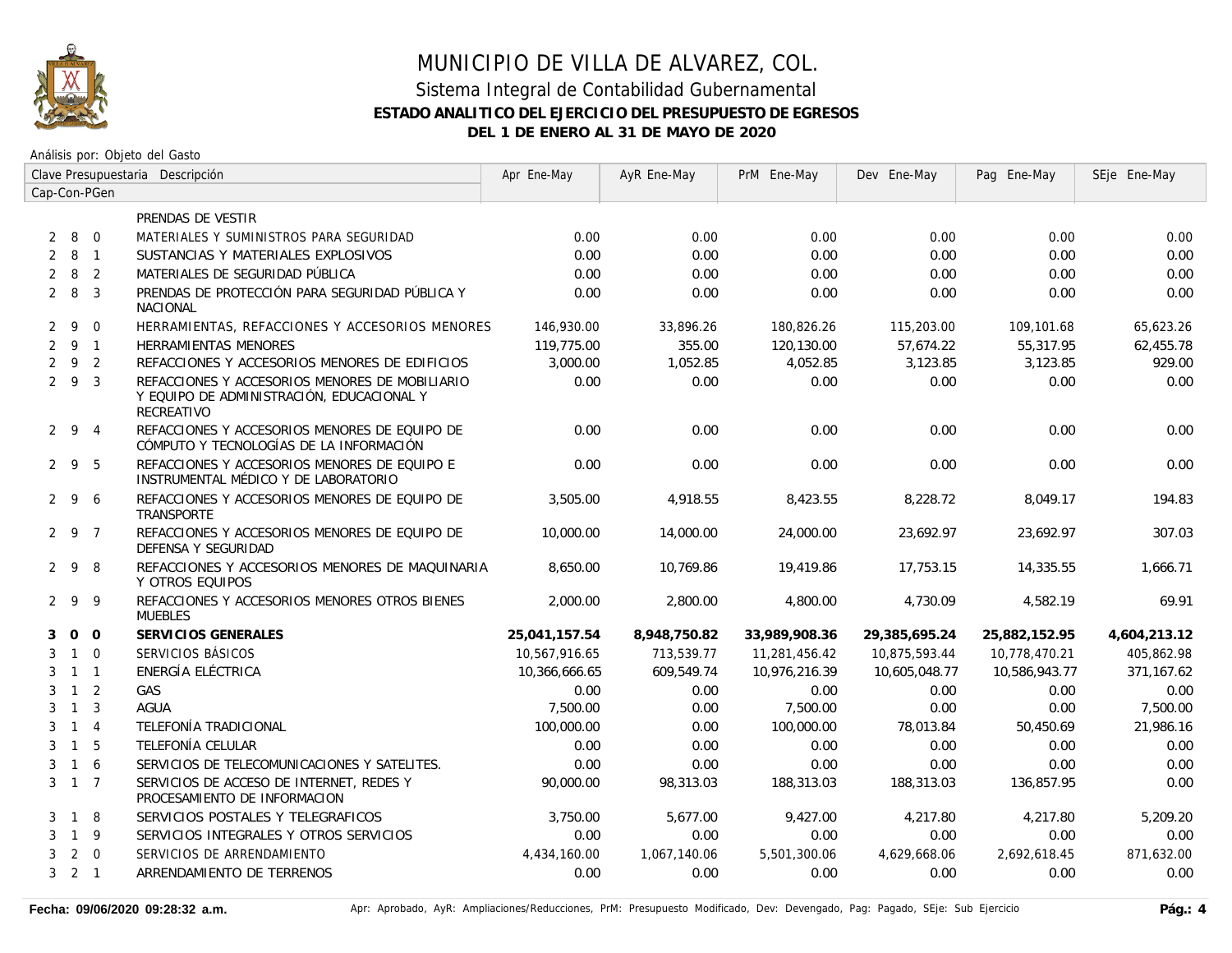

Análisis por: Objeto del Gasto

|   |                     |                  | Clave Presupuestaria Descripción                                                                           | Apr Ene-May  | AyR Ene-May   | PrM Ene-May   | Dev Ene-May  | Pag Ene-May  | SEje Ene-May  |
|---|---------------------|------------------|------------------------------------------------------------------------------------------------------------|--------------|---------------|---------------|--------------|--------------|---------------|
|   |                     | Cap-Con-PGen     |                                                                                                            |              |               |               |              |              |               |
|   | $3 \quad 2 \quad 2$ |                  | ARRENDAMIENTO DE EDIFICIOS                                                                                 | 100,000.00   | 89.30         | 100,089.30    | 100,089.30   | 60,053.58    | 0.00          |
| 3 | 2 <sup>3</sup>      |                  | ARRENDAMIENTO DE MOBILIARIO Y EQUIPO DE<br>ADMINISTRACIÓN, EDUCACIONAL Y RECREATIVO                        | 0.00         | 0.00          | 0.00          | 0.00         | 0.00         | 0.00          |
| 3 |                     | $2 \quad 4$      | ARRENDAMIENTO DE EQUIPO E INSTRUMENTAL MÉDICO Y<br>DE LABORATORIO                                          | 0.00         | 0.00          | 0.00          | 0.00         | 0.00         | 0.00          |
| 3 | $\overline{2}$      | 5                | ARRENDAMIENTO DE EQUIPO DE TRANSPORTE                                                                      | 4,328,160.00 | 1,067,050.76  | 5,395,210.76  | 4,529,578.76 | 2,632,564.87 | 865,632.00    |
| 3 | 2 6                 |                  | ARRENDAMIENTO DE MAQUINARIA, OTROS EQUIPOS Y<br><b>HERRAMIENTAS</b>                                        | 0.00         | 0.00          | 0.00          | 0.00         | 0.00         | 0.00          |
|   | $3 \quad 2 \quad 7$ |                  | ARRENDAMIENTO DE ACTIVOS INTANGIBLES                                                                       | 0.00         | 0.00          | 0.00          | 0.00         | 0.00         | 0.00          |
| 3 |                     | $2 \quad 8$      | ARRENDAMIENTO FINANCIERO                                                                                   | 0.00         | 0.00          | 0.00          | 0.00         | 0.00         | 0.00          |
| 3 | $2 \quad 9$         |                  | OTROS ARRENDAMIENTOS                                                                                       | 6,000.00     | 0.00          | 6,000.00      | 0.00         | 0.00         | 6,000.00      |
| 3 |                     | $3 \quad 0$      | SERVICIOS PROFESIONALES, CIENTIFICOS, TECNICOS Y<br>OTROS SERVICIOS                                        | 2,460,345.00 | 1,598,540.29  | 4,058,885.29  | 3,259,086.00 | 3,248,829.63 | 799,799.29    |
|   | 3 <sup>3</sup>      | $\overline{1}$   | SERVICIOS LEGALES, DE CONTABILIDAD, AUDITORÍA Y<br><b>RELACIONADOS</b>                                     | 220,000.00   | 0.00          | 220,000.00    | 47,784.65    | 47,784.65    | 172,215.35    |
|   | $3 \quad 3 \quad 2$ |                  | SERVICIOS DE DISEÑO, ARQUITECTURA, INGENIERÍA Y<br>ACTIVIDADES RELACIONADAS                                | 0.00         | 0.00          | 0.00          | 0.00         | 0.00         | 0.00          |
|   | $3 \quad 3 \quad 3$ |                  | SERVICIOS DE CONSULTORÍA ADMINISTRATIVA,<br>PROCESOS, TÉCNICA Y EN TECNOLOGÍAS DE LA<br><b>INFORMACIÓN</b> | 1,875,835.00 | 1,333,153.60  | 3,208,988.60  | 3,134,503.60 | 3,134,503.60 | 74,485.00     |
| 3 |                     | $3 \quad 4$      | SERVICIOS DE CAPACITACIÓN                                                                                  | 125,005.00   | $-300,000.00$ | $-174.995.00$ | 0.00         | 0.00         | $-174,995.00$ |
| 3 | 3 <sub>5</sub>      |                  | SERVICIOS DE INVESTIGACIÓN CIENTÍFICA Y<br>DESARROLLO                                                      | 0.00         | 0.00          | 0.00          | 0.00         | 0.00         | 0.00          |
| 3 | $\mathbf{3}$        | 6                | SERVICIOS DE APOYO ADMINISTRATIVO, TRADUCCIÓN,<br>FOTOCOPIADO E IMPRESIÓN                                  | 239,505.00   | 680.09        | 240,185.09    | 76,797.75    | 66,541.38    | 163,387.34    |
| 3 |                     | $3 \overline{7}$ | SERVICIOS DE PROTECCIÓN Y SEGURIDAD                                                                        | 0.00         | 0.00          | 0.00          | 0.00         | 0.00         | 0.00          |
| 3 | $\mathbf{3}$        | 8                | SERVICIOS DE VIGILANCIA                                                                                    | 0.00         | 0.00          | 0.00          | 0.00         | 0.00         | 0.00          |
| 3 | 3                   | 9                | SERVICIOS PROFESIONALES, CIENTÍFICOS Y TÉCNICOS<br><b>INTEGRALES</b>                                       | 0.00         | 564,706.60    | 564,706.60    | 0.00         | 0.00         | 564,706.60    |
| 3 | $\overline{4}$      | $\overline{0}$   | SERVICIOS FINANCIEROS, BANCARIOS Y COMERCIALES                                                             | 698,776.85   | 189,386.38    | 888,163.23    | 572,589.69   | 572,589.69   | 315,573.54    |
| 3 |                     | $4 \quad 1$      | SERVICIOS FINANCIEROS Y BANCARIOS                                                                          | 177,500.00   | 189,386.38    | 366,886.38    | 306,665.14   | 306,665.14   | 60,221.24     |
| 3 |                     | 4 <sup>2</sup>   | SERVICIOS DE COBRANZA, INVESTIGACIÓN CREDITICIA Y<br><b>SIMILAR</b>                                        | 521,276.85   | 0.00          | 521,276.85    | 265,924.55   | 265,924.55   | 255,352.30    |
| 3 |                     | $4 \quad 3$      | SERVICIOS DE RECAUDACIÓN, TRASLADO Y CUSTODIA DE<br><b>VALORES</b>                                         | 0.00         | 0.00          | 0.00          | 0.00         | 0.00         | 0.00          |
| 3 | 4                   | $\overline{4}$   | SEGUROS DE RESPONSABILIDAD PATRIMONIAL Y FIANZAS                                                           | 0.00         | 0.00          | 0.00          | 0.00         | 0.00         | 0.00          |
| 3 | $\overline{4}$      | 5                | SEGURO DE BIENES PATRIMONIALES                                                                             | 0.00         | 0.00          | 0.00          | 0.00         | 0.00         | 0.00          |
| 3 | 4                   | 6                | ALMACENAJE, ENVASE Y EMBALAJE                                                                              | 0.00         | 0.00          | 0.00          | 0.00         | 0.00         | 0.00          |
| 3 | 4 7                 |                  | <b>FLETES Y MANIOBRAS</b>                                                                                  | 0.00         | 0.00          | 0.00          | 0.00         | 0.00         | 0.00          |

Fecha: 09/06/2020 09:28:32 a.m. **Aprical Access** Aprical AyR: Ampliaciones/Reducciones, PrM: Presupuesto Modificado, Dev: Devengado, Pag: Pagado, SEje: Sub Ejercicio Pág.: 5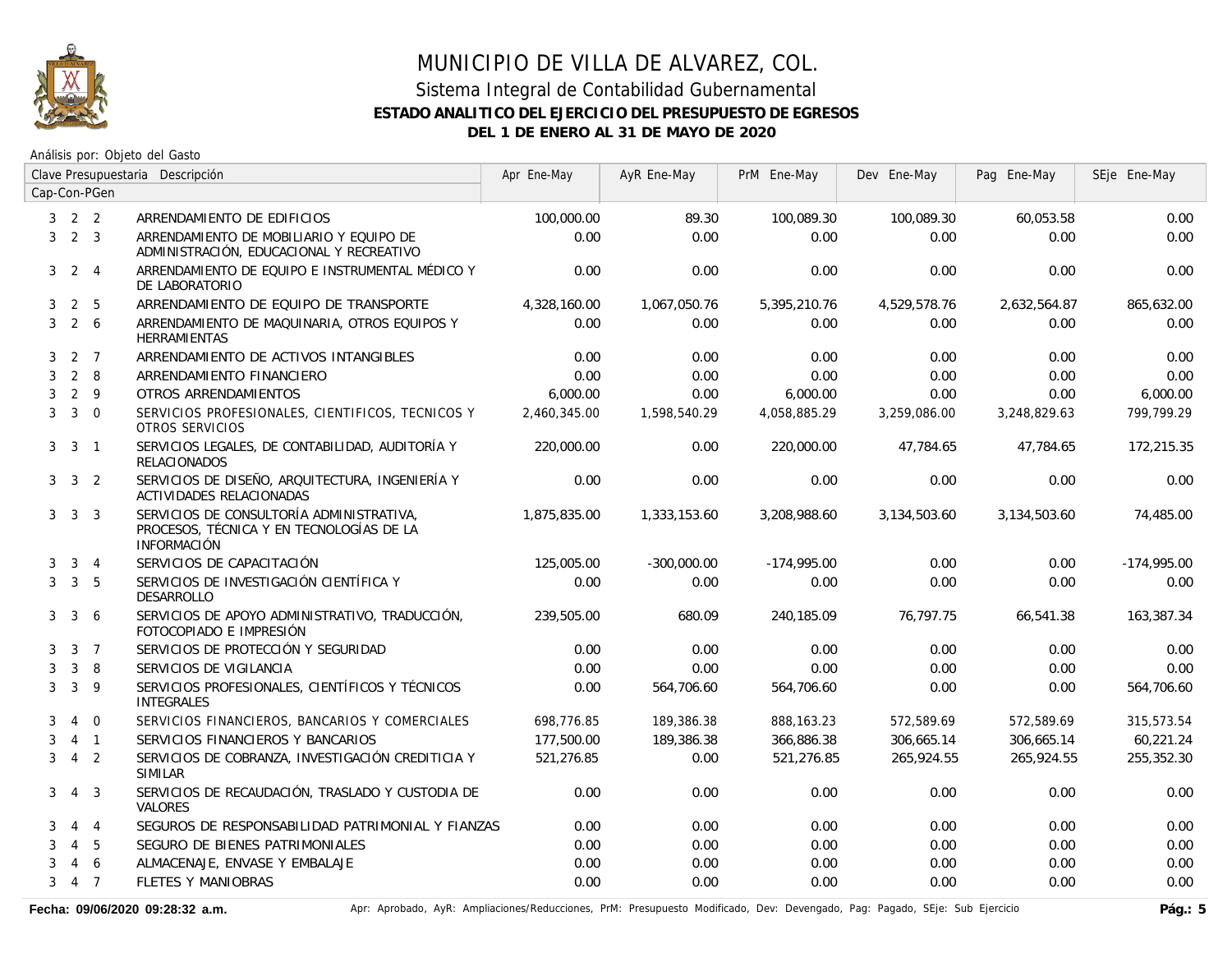

# MUNICIPIO DE VILLA DE ALVAREZ, COL. Sistema Integral de Contabilidad Gubernamental **ESTADO ANALITICO DEL EJERCICIO DEL PRESUPUESTO DE EGRESOS**

**DEL 1 DE ENERO AL 31 DE MAYO DE 2020**

Análisis por: Objeto del Gasto

|                | Clave Presupuestaria Descripción |                 |                                                                                                                          | Apr Ene-May  | AyR Ene-May   | PrM Ene-May  | Dev Ene-May  | Pag Ene-May  | SEje Ene-May |
|----------------|----------------------------------|-----------------|--------------------------------------------------------------------------------------------------------------------------|--------------|---------------|--------------|--------------|--------------|--------------|
|                |                                  | Cap-Con-PGen    |                                                                                                                          |              |               |              |              |              |              |
| 3              | 4 8                              |                 | COMISIONES POR VENTAS                                                                                                    | 0.00         | 0.00          | 0.00         | 0.00         | 0.00         | 0.00         |
| 3              |                                  | $4\overline{9}$ | SERVICIOS FINANCIEROS, BANCARIOS Y COMERCIALES<br><b>INTEGRALES</b>                                                      | 0.00         | 0.00          | 0.00         | 0.00         | 0.00         | 0.00         |
| 3 <sup>7</sup> | $5\overline{)}$                  | $\overline{0}$  | SERVICIOS DE INSTALACION, REPARACION,<br>MANTENIMIENTO Y CONSERVACION                                                    | 2,742,529.04 | 226,223.27    | 2,968,752.31 | 1,884,541.85 | 1,582,399.52 | 1,084,210.46 |
| 3              |                                  | 5 1             | CONSERVACIÓN Y MANTENIMIENTO MENOR DE INMUEBLES                                                                          | 36,500.00    | 0.00          | 36,500.00    | 982.60       | 982.60       | 35,517.40    |
| 3              | 5 <sub>2</sub>                   |                 | INSTALACIÓN, REPARACIÓN Y MANTENIMIENTO DE<br>MOBILIARIO Y EQUIPO DE ADMINISTRACIÓN,<br>EDUCACIONAL Y RECREATIVO         | 1,750.00     | 108.00        | 1,858.00     | 1,508.00     | 1,508.00     | 350.00       |
|                | $3\quad 5\quad 3$                |                 | INSTALACIÓN, REPARACIÓN Y MANTENIMIENTO DE<br>EQUIPO DE CÓMPUTO Y TECNOLOGÍA DE LA<br><b>INFORMACIÓN</b>                 | 6,350.00     | 156.00        | 6,506.00     | 2,426.72     | 2,426.72     | 4,079.28     |
|                | $3\quad 5\quad 4$                |                 | INSTALACIÓN, REPARACIÓN Y MANTENIMIENTO DE<br>EQUIPO E INSTRUMENTAL MÉDICO Y DE LABORATORIO                              | 0.00         | 0.00          | 0.00         | 0.00         | 0.00         | 0.00         |
|                | $3\quad 5\quad 5$                |                 | REPARACIÓN Y MANTENIMIENTO DE EQUIPO DE<br>TRANSPORTE                                                                    | 256,500.00   | 225,959.27    | 482,459.27   | 469,608.53   | 377,938.20   | 12,850.74    |
|                | $3\quad 5$                       | 6               | REPARACIÓN Y MANTENIMIENTO DE EQUIPO DE DEFENSA<br>Y SEGURIDAD                                                           | 0.00         | 0.00          | 0.00         | 0.00         | 0.00         | 0.00         |
|                | $3\quad 5\quad 7$                |                 | INSTALACIÓN, REPARACIÓN Y MANTENIMIENTO DE<br>MAQUINARIA, OTROS EQUIPOS Y HERRAMIENTA                                    | 15,400.00    | 0.00          | 15,400.00    | 3,526.00     | 3,526.00     | 11,874.00    |
| 3              | 5                                | 8               | SERVICIOS DE LIMPIEZA Y MANEJO DE DESECHOS                                                                               | 2,413,529.04 | 0.00          | 2,413,529.04 | 1,406,490.00 | 1,196,018.00 | 1,007,039.04 |
| 3              | 5                                | 9               | SERVICIOS DE JARDINERÍA Y FUMIGACIÓN                                                                                     | 12,500.00    | 0.00          | 12,500.00    | 0.00         | 0.00         | 12,500.00    |
| 3              | 6                                | $\overline{0}$  | SERVICIOS DE COMUNICACION SOCIAL Y PUBLICIDAD                                                                            | 770,000.05   | $-101,349.06$ | 668,650.99   | 605,857.64   | 451,763.63   | 62,793.35    |
| 3              | 6 <sub>1</sub>                   |                 | DIFUSIÓN POR RADIO, TELEVISIÓN Y OTROS MEDIOS DE<br>MENSAJES SOBRE PROGRAMAS Y ACTIVIDADES<br><b>GUBERNAMENTALES</b>     | 461,666.70   | $-120,746.49$ | 340,920.21   | 295,086.86   | 218,151.24   | 45,833.35    |
| $\mathbf{3}$   | 6 <sub>2</sub>                   |                 | DIFUSIÓN POR RADIO. TELEVISIÓN Y OTROS MEDIOS DE<br>MENSAJES COMERCIALES PARA PROMOVER LA VENTA DE<br>BIENES O SERVICIOS | 0.00         | 0.00          | 0.00         | 0.00         | 0.00         | 0.00         |
| 3              | 6 <sub>3</sub>                   |                 | SERVICIOS DE CREATIVIDAD, PREPRODUCCIÓN Y<br>PRODUCCIÓN DE PUBLICIDAD, EXCEPTO INTERNET                                  | 0.00         | 0.00          | 0.00         | 0.00         | 0.00         | 0.00         |
| 3              | 6                                | $\overline{4}$  | SERVICIOS DE REVELADO DE FOTOGRAFÍAS                                                                                     | 0.00         | 0.00          | 0.00         | 0.00         | 0.00         | 0.00         |
| 3              | 6                                | 5               | SERVICIOS DE LA INDUSTRIA FÍLMICA, DEL SONIDO Y DEL<br><b>VIDEO</b>                                                      | 0.00         | 0.00          | 0.00         | 0.00         | 0.00         | 0.00         |
| 3              | 6                                | 6               | SERVICIO DE CREACIÓN Y DIFUSIÓN DE CONTENIDO<br>EXCLUSIVAMENTE A TRAVÉS DE INTERNET                                      | 308,333.35   | 19,397.43     | 327,730.78   | 310,770.78   | 233,612.39   | 16,960.00    |
| 3              | 6                                | 9               | OTROS SERVICIOS DE INFORMACIÓN                                                                                           | 0.00         | 0.00          | 0.00         | 0.00         | 0.00         | 0.00         |
| 3              | $7\quad$ 0                       |                 | SERVICIOS DE TRASLADO Y VIATICOS                                                                                         | 16,030.00    | 131,002.69    | 147,032.69   | 88,257.69    | 88,257.69    | 58,775.00    |
| 3              | 7 1                              |                 | PASAJES AÉREOS                                                                                                           | 5,010.00     | 78,057.19     | 83,067.19    | 68,057.19    | 68,057.19    | 15,010.00    |
|                | $3 \quad 7 \quad 2$              |                 | PASAJES TERRESTRES                                                                                                       | 2,105.00     | 22,949.00     | 25,054.00    | 8,854.00     | 8,854.00     | 16,200.00    |

Fecha: 09/06/2020 09:28:32 a.m. **Aprical Aprical Agelia AyR:** Ampliaciones/Reducciones, PrM: Presupuesto Modificado, Dev: Devengado, Pag: Pagado, SEje: Sub Ejercicio **Pág.: 6**<br>Pág.: 6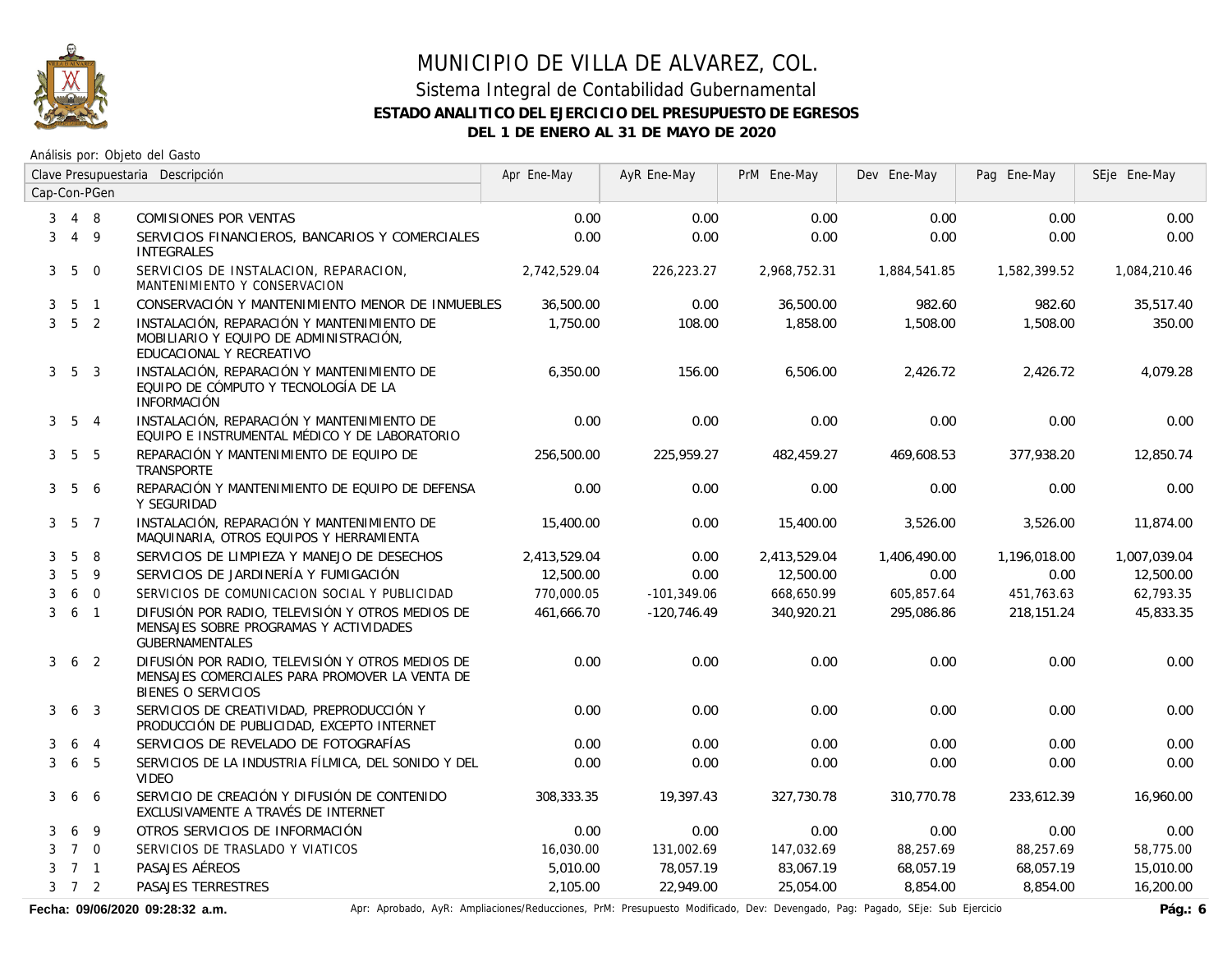

Análisis por: Objeto del Gasto

|                |                     |                | Clave Presupuestaria Descripción                                                                 | Apr Ene-May   | AyR Ene-May     | PrM Ene-May   | Dev Ene-May   | Pag Ene-May   | SEje Ene-May |
|----------------|---------------------|----------------|--------------------------------------------------------------------------------------------------|---------------|-----------------|---------------|---------------|---------------|--------------|
|                |                     | Cap-Con-PGen   |                                                                                                  |               |                 |               |               |               |              |
|                | $3 \quad 7 \quad 3$ |                | PASAJES MARÍTIMOS, LACUSTRES Y FLUVIALES                                                         | 0.00          | 0.00            | 0.00          | 0.00          | 0.00          | 0.00         |
|                | 7 4                 |                | <b>AUTOTRANSPORTE</b>                                                                            | 0.00          | 0.00            | 0.00          | 0.00          | 0.00          | 0.00         |
| 3              | $7^{\circ}$         | - 5            | VIÁTICOS EN EL PAÍS                                                                              | 7,415.00      | 29,195.50       | 36,610.50     | 9,795.50      | 9,795.50      | 26,815.00    |
| 3              | $7^{\circ}$         | 6              | VIÁTICOS EN EL EXTRANJERO                                                                        | 0.00          | 0.00            | 0.00          | 0.00          | 0.00          | 0.00         |
| 3              | 7 <sub>7</sub>      |                | GASTOS DE INSTALACIÓN Y TRASLADO DE MENAJE                                                       | 0.00          | 0.00            | 0.00          | 0.00          | 0.00          | 0.00         |
| 3              | $7^{\circ}$         | -8             | SERVICIOS INTEGRALES DE TRASLADO Y VIÁTICOS                                                      | 0.00          | 0.00            | 0.00          | 0.00          | 0.00          | 0.00         |
| 3              | $\overline{7}$      | 9              | OTROS SERVICIOS DE TRASLADO Y HOSPEDAJE                                                          | 1,500.00      | 801.00          | 2,301.00      | 1,551.00      | 1,551.00      | 750.00       |
| 3              | 8                   | $\mathbf 0$    | SERVICIOS OFICIALES                                                                              | 138,166.65    | 0.00            | 138,166.65    | 57,299.60     | 23,938.00     | 80,867.05    |
| 3              | 8                   | $\overline{1}$ | <b>GASTOS DE CEREMONIAL</b>                                                                      | 0.00          | 0.00            | 0.00          | 0.00          | 0.00          | 0.00         |
| 3              | 8                   | $\overline{2}$ | GASTOS DE ORDEN SOCIAL Y CULTURAL                                                                | 130,666.65    | 0.00            | 130,666.65    | 57,299.60     | 23,938.00     | 73,367.05    |
| 3              | 8                   | $\overline{3}$ | CONGRESOS Y CONVENCIONES                                                                         | 0.00          | 0.00            | 0.00          | 0.00          | 0.00          | 0.00         |
| 3              | 8                   | $\overline{4}$ | <b>EXPOSICIONES</b>                                                                              | 7,500.00      | 0.00            | 7,500.00      | 0.00          | 0.00          | 7,500.00     |
| 3              | 8                   | 5              | GASTOS DE REPRESENTACIÓN                                                                         | 0.00          | 0.00            | 0.00          | 0.00          | 0.00          | 0.00         |
| 3              | 9                   | $\overline{0}$ | OTROS SERVICIOS GENERALES                                                                        | 3,213,233.30  | 5, 124, 267. 42 | 8,337,500.72  | 7,412,801.27  | 6,443,286.13  | 924,699.45   |
| 3              | 9 1                 |                | SERVICIOS FUNERARIOS Y DE CEMENTERIOS                                                            | 0.00          | 0.00            | 0.00          | 0.00          | 0.00          | 0.00         |
| 3              | 9                   | $\overline{2}$ | IMPUESTOS Y DERECHOS                                                                             | 61,400.00     | 62,729.86       | 124,129.86    | 116,547.08    | 114,201.08    | 7,582.78     |
| 3              | 9                   | $\overline{3}$ | IMPUESTOS Y DERECHOS DE IMPORTACIÓN                                                              | 0.00          | 0.00            | 0.00          | 0.00          | 0.00          | 0.00         |
| 3              | 9                   | $\overline{4}$ | SENTENCIAS Y RESOLUCIONES POR AUTORIDAD<br><b>COMPETENTE</b>                                     | 775,000.00    | 3,877,929.56    | 4,652,929.56  | 4,442,547.55  | 4,359,282.25  | 210,382.01   |
| 3              | 9                   | 5              | PENAS, MULTAS, ACCESORIOS Y ACTUALIZACIONES                                                      | 639,583.30    | 1,475,004.99    | 2,114,588.29  | 1,967,185.33  | 1,967,185.33  | 147,402.96   |
| 3              | 9                   | 6              | OTROS GASTOS POR RESPONSABILIDADES                                                               | 0.00          | 0.00            | 0.00          | 0.00          | 0.00          | 0.00         |
| 3              |                     | 9 7            | <b>UTILIDADES</b>                                                                                | 0.00          | 0.00            | 0.00          | 0.00          | 0.00          | 0.00         |
| 3              | 9                   | -8             | IMPUESTO SOBRE NOMINAS Y OTROS QUE SE DERIVEN DE<br>UNA RELACION LABORAL                         | 1,720,000.00  | $-287,510.99$   | 1,432,489.01  | 883,903.84    | 0.00          | 548,585.17   |
| 3              | 9                   | 9              | OTROS SERVICIOS GENERALES                                                                        | 17,250.00     | $-3,886.00$     | 13,364.00     | 2,617.47      | 2,617.47      | 10,746.53    |
| $\overline{4}$ | $0\quad 0$          |                | TRANSFERENCIAS, ASIGNACIONES, SUBSIDIOS Y<br>OTRAS AYUDAS                                        | 23,261,506.65 | 3,258,470.56    | 26,519,977.21 | 23,478,741.21 | 23,134,111.44 | 3,041,236.00 |
|                | 4 1 0               |                | TRANSFERENCIAS INTERNAS Y ASIGNACIONES AL<br>SECTOR PÚBLICO                                      | 7,854,166.65  | 847,769.36      | 8,701,936.01  | 8,184,944.21  | 8,184,944.21  | 516,991.80   |
|                | $1 \quad 1$         |                | ASIGNACIONES PRESUPUESTARIAS AL PODER EJECUTIVO                                                  | 0.00          | 0.00            | 0.00          | 0.00          | 0.00          | 0.00         |
|                | $1\quad 2$          |                | ASIGNACIONES PRESUPUESTARIAS AL PODER<br>LEGISLATIVO                                             | 0.00          | 0.00            | 0.00          | 0.00          | 0.00          | 0.00         |
|                | 4 1 3               |                | ASIGNACIONES PRESUPUESTARIAS AL PODER JUDICIAL                                                   | 0.00          | 0.00            | 0.00          | 0.00          | 0.00          | 0.00         |
|                | 4 1 4               |                | ASIGNACIONES PRESUPUESTARIAS A ÓRGANOS<br><b>AUTÓNOMOS</b>                                       | 7,854,166.65  | 847,769.36      | 8,701,936.01  | 8,184,944.21  | 8,184,944.21  | 516,991.80   |
|                | 4 1 5               |                | TRANSFERENCIAS INTERNAS OTORGADAS A ENTIDADES<br>PARAESTATALES NO EMPRESARIALES Y NO FINANCIERAS | 0.00          | 0.00            | 0.00          | 0.00          | 0.00          | 0.00         |
|                | 4 1 6               |                | TRANSFERENCIAS INTERNAS OTORGADAS A ENTIDADES                                                    | 0.00          | 0.00            | 0.00          | 0.00          | 0.00          | 0.00         |

Fecha: 09/06/2020 09:28:32 a.m. <br>Pág.: 7 Aprobado, AyR: Ampliaciones/Reducciones, PrM: Presupuesto Modificado, Dev: Devengado, Pag: Pagado, SEje: Sub Ejercicio Pág.: 7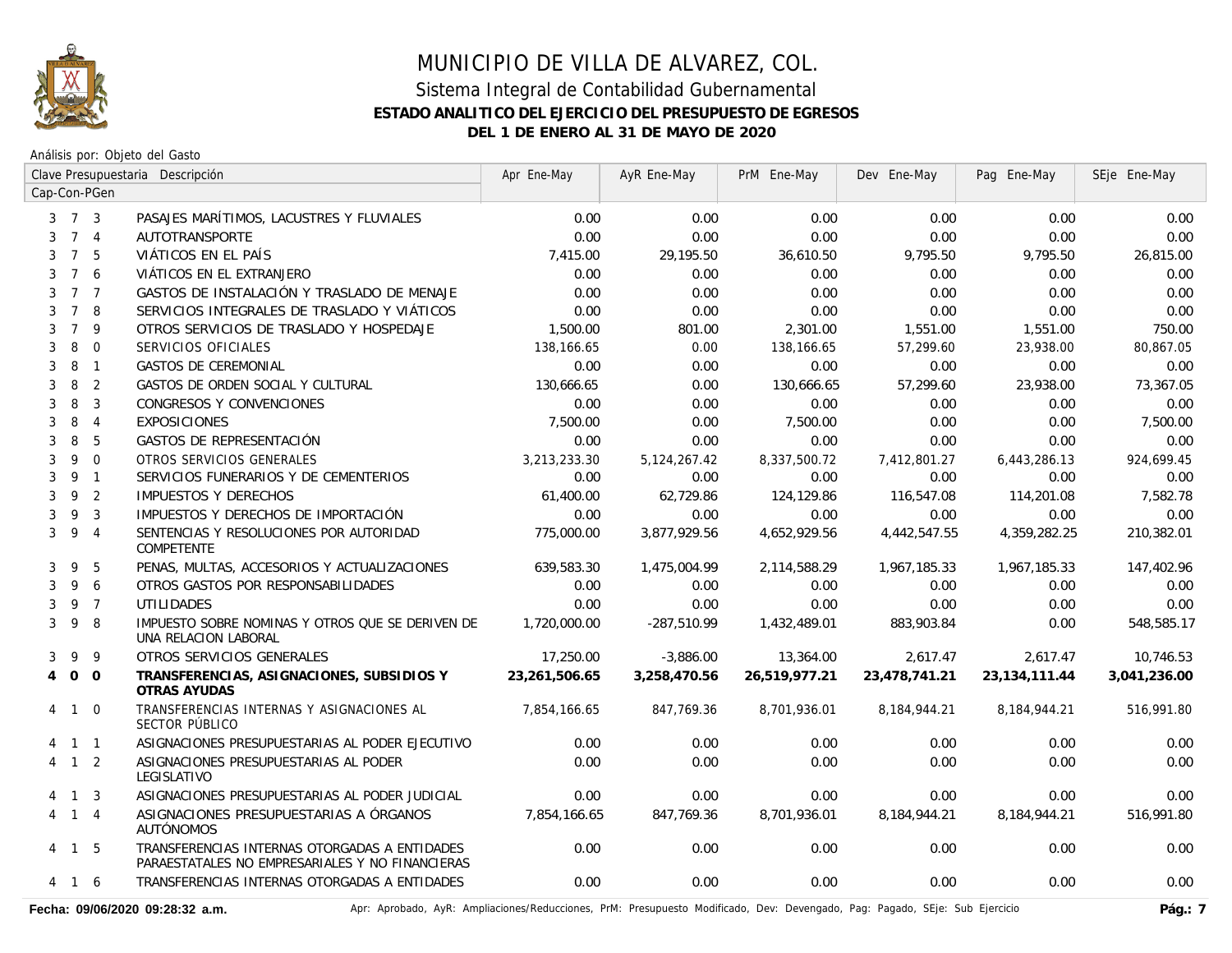

Análisis por: Objeto del Gasto

|   |                     |                | Clave Presupuestaria Descripción                                                                      | Apr Ene-May | AyR Ene-May  | PrM Ene-May  | Dev Ene-May | Pag Ene-May | SEje Ene-May |
|---|---------------------|----------------|-------------------------------------------------------------------------------------------------------|-------------|--------------|--------------|-------------|-------------|--------------|
|   |                     | Cap-Con-PGen   |                                                                                                       |             |              |              |             |             |              |
|   |                     |                | PARAESTATALES EMPRESARIALES Y NO FINANCIERAS                                                          |             |              |              |             |             |              |
|   | 4 1 7               |                | TRANSFERENCIAS INTERNAS OTORGADAS A<br>FIDEICOMISOS PÚBLICOS EMPRESARIALES Y NO<br><b>FINANCIEROS</b> | 0.00        | 0.00         | 0.00         | 0.00        | 0.00        | 0.00         |
|   | 4 1 8               |                | TRANSFERENCIAS INTERNAS OTORGADAS A<br>INSTITUCIONES PARAESTATALES PÚBLICAS FINANCIERAS               | 0.00        | 0.00         | 0.00         | 0.00        | 0.00        | 0.00         |
| 4 | 19                  |                | TRANSFERENCIAS INTERNAS OTORGADAS A<br>FIDEICOMISOS PÚBLICOS FINANCIEROS                              | 0.00        | 0.00         | 0.00         | 0.00        | 0.00        | 0.00         |
| 4 |                     | $2 \quad 0$    | TRANSFERENCIAS AL RESTO DEL SECTOR PUBLICO                                                            | 0.00        | 0.00         | 0.00         | 0.00        | 0.00        | 0.00         |
| 4 | $2 \quad 1$         |                | TRANSFERENCIAS OTORGADAS A ENTIDADES<br>PARAESTATALES NO EMPRESARIALES Y NO FINANCIERAS               | 0.00        | 0.00         | 0.00         | 0.00        | 0.00        | 0.00         |
|   | $4\quad 2\quad 2$   |                | TRANSFERENCIAS OTORGADAS PARA ENTIDADES<br>PARAESTATALES EMPRESARIALES Y NO FINANCIERAS               | 0.00        | 0.00         | 0.00         | 0.00        | 0.00        | 0.00         |
| 4 |                     | 2 3            | TRANSFERENCIAS OTORGADAS PARA INSTITUCIONES<br>PARAESTATALES PÚBLICAS FINANCIERAS                     | 0.00        | 0.00         | 0.00         | 0.00        | 0.00        | 0.00         |
|   | $4 \quad 2 \quad 4$ |                | TRANSFERENCIAS OTORGADAS A ENTIDADES<br>FEDERATIVAS Y MUNICIPIOS                                      | 0.00        | 0.00         | 0.00         | 0.00        | 0.00        | 0.00         |
| 4 | 2                   | - 5            | TRANSFERENCIAS A FIDEICOMISOS DE ENTIDADES<br>FEDERATIVAS Y MUNICIPIOS                                | 0.00        | 0.00         | 0.00         | 0.00        | 0.00        | 0.00         |
|   | 3                   | $\Omega$       | SUBSIDIOS Y SUBVENCIONES                                                                              | 0.00        | 0.00         | 0.00         | 0.00        | 0.00        | 0.00         |
|   | 3                   | $\overline{1}$ | SUBSIDIOS A LA PRODUCCIÓN                                                                             | 0.00        | 0.00         | 0.00         | 0.00        | 0.00        | 0.00         |
| 4 | $\mathbf{3}$        | 2              | SUBSIDIOS A LA DISTRIBUCIÓN                                                                           | 0.00        | 0.00         | 0.00         | 0.00        | 0.00        | 0.00         |
| 4 | 3                   | $\overline{3}$ | SUBSIDIOS A LA INVERSIÓN                                                                              | 0.00        | 0.00         | 0.00         | 0.00        | 0.00        | 0.00         |
|   | 3                   | $\overline{4}$ | SUBSIDIOS A LA PRESTACIÓN DE SERVICIOS PÚBLICOS                                                       | 0.00        | 0.00         | 0.00         | 0.00        | 0.00        | 0.00         |
| 4 | 3                   | 5              | SUBSIDIOS PARA CUBRIR DIFERENCIALES DE TASAS DE<br><b>INTERÉS</b>                                     | 0.00        | 0.00         | 0.00         | 0.00        | 0.00        | 0.00         |
|   | 3                   | 6              | SUBSIDIOS A LA VIVIENDA                                                                               | 0.00        | 0.00         | 0.00         | 0.00        | 0.00        | 0.00         |
|   | 3                   | $\overline{7}$ | SUBVENCIONES AL CONSUMO                                                                               | 0.00        | 0.00         | 0.00         | 0.00        | 0.00        | 0.00         |
|   | 3                   | 8              | SUBSIDIOS A ENTIDADES FEDERATIVAS Y MUNICIPIOS                                                        | 0.00        | 0.00         | 0.00         | 0.00        | 0.00        | 0.00         |
|   | 3                   | 9              | OTROS SUBSIDIOS                                                                                       | 0.00        | 0.00         | 0.00         | 0.00        | 0.00        | 0.00         |
|   | $\overline{4}$      | $\Omega$       | AYUDAS SOCIALES                                                                                       | 231,505.00  | 1.093.911.15 | 1,325,416.15 | 155,170.40  | 136,171.40  | 1,170,245.75 |
|   |                     | $4 \quad 1$    | AYUDAS SOCIALES A PERSONAS                                                                            | 137,500.00  | 1,033,244.48 | 1,170,744.48 | 25,505.40   | 25,505.40   | 1,145,239.08 |
| 4 | $\overline{4}$      | $\overline{2}$ | BECAS Y OTRAS AYUDAS PARA PROGRAMAS DE<br>CAPACITACIÓN                                                | 5.00        | 0.00         | 5.00         | 0.00        | 0.00        | 5.00         |
|   | 4                   | $\overline{3}$ | AYUDAS SOCIALES A INSTITUCIONES DE ENSEÑANZA                                                          | 0.00        | 0.00         | 0.00         | 0.00        | 0.00        | 0.00         |
| 4 |                     | 4 4            | AYUDAS SOCIALES A ACTIVIDADES CIENTÍFICAS O<br>ACADÉMICAS                                             | 0.00        | 0.00         | 0.00         | 0.00        | 0.00        | 0.00         |
|   | 4                   | -5             | AYUDAS SOCIALES A INSTITUCIONES SIN FINES DE LUCRO                                                    | 94,000.00   | 60,666.67    | 154.666.67   | 129,665.00  | 110.666.00  | 25.001.67    |
| 4 | 4 6                 |                | AYUDAS SOCIALES A COOPERATIVAS                                                                        | 0.00        | 0.00         | 0.00         | 0.00        | 0.00        | 0.00         |

Fecha: 09/06/2020 09:28:32 a.m. **Aprichationes/Reducciones, PrM: Presupuesto Modificado**, Dev: Devengado, Pag: Pagado, SEje: Sub Ejercicio Pág.: 8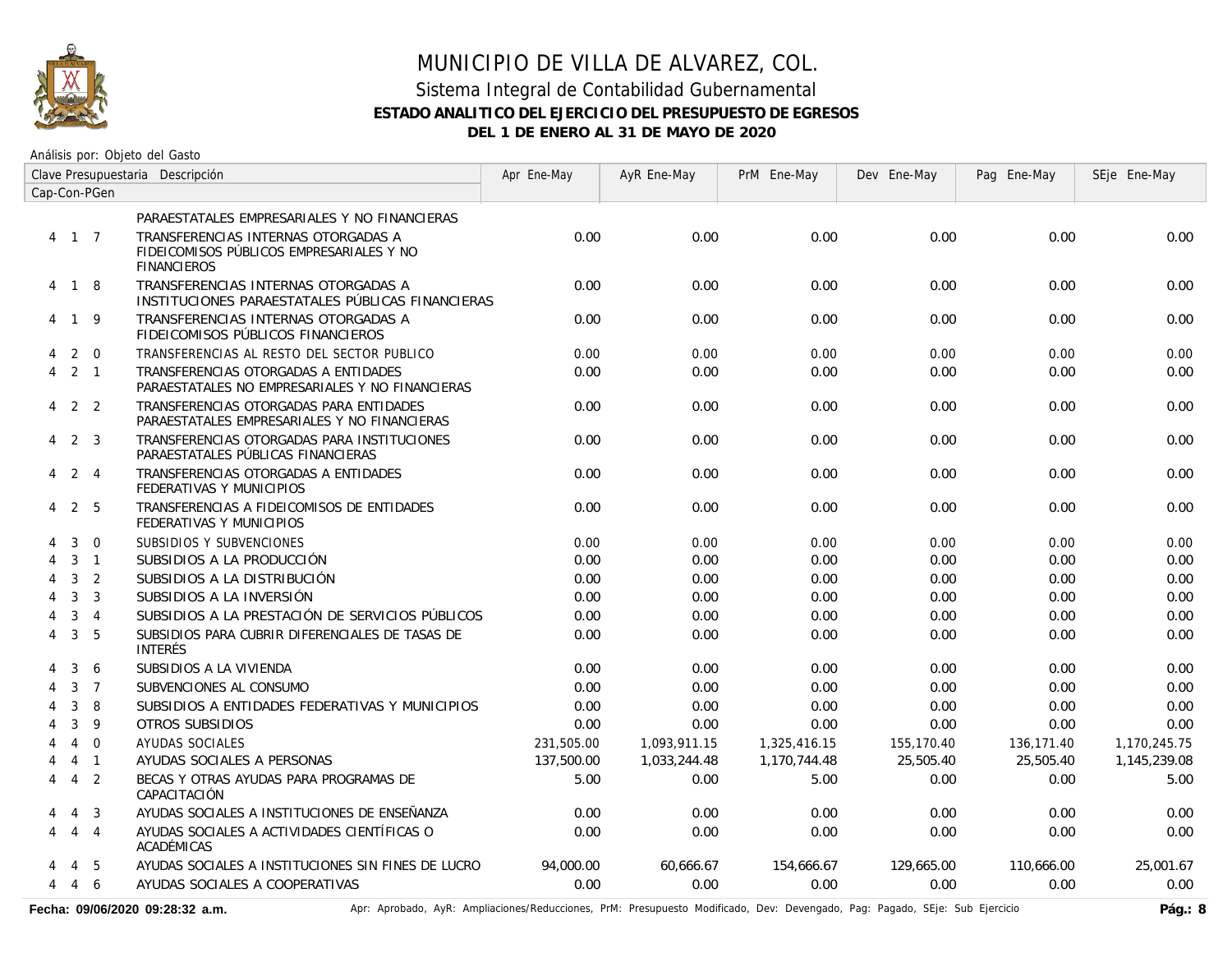

|                | Clave Presupuestaria Descripción |                | Apr Ene-May                                                                                                      | AyR Ene-May   | PrM Ene-May  | Dev Ene-May   | Pag Ene-May   | SEje Ene-May     |              |
|----------------|----------------------------------|----------------|------------------------------------------------------------------------------------------------------------------|---------------|--------------|---------------|---------------|------------------|--------------|
|                |                                  | Cap-Con-PGen   |                                                                                                                  |               |              |               |               |                  |              |
|                | 4 7                              |                | AYUDAS SOCIALES A ENTIDADES DE INTERÉS PÚBLICO                                                                   | 0.00          | 0.00         | 0.00          | 0.00          | 0.00             | 0.00         |
| 4              |                                  | 4 8            | AYUDAS POR DESASTRES NATURALES Y OTROS<br><b>SINIESTROS</b>                                                      | 0.00          | 0.00         | 0.00          | 0.00          | 0.00             | 0.00         |
| 4              | -5                               | $\Omega$       | PENSIONES Y JUBILACIONES                                                                                         | 15,175,835.00 | 1,316,790.05 | 16,492,625.05 | 15,138,626.60 | 14,812,995.83    | 1,353,998.45 |
| 4              | 5                                | $\overline{1}$ | <b>PENSIONES</b>                                                                                                 | 579.331.25    | 95,794.36    | 675,125.61    | 675.125.61    | 675.125.61       | 0.00         |
| $\overline{4}$ | 5                                | $\overline{2}$ | <b>JUBILACIONES</b>                                                                                              | 14,596,503.75 | 1,220,995.69 | 15,817,499.44 | 14,463,500.99 | 14, 137, 870. 22 | 1,353,998.45 |
|                | 5                                | 9              | OTRAS PENSIONES Y JUBILACIONES                                                                                   | 0.00          | 0.00         | 0.00          | 0.00          | 0.00             | 0.00         |
| 4              | 6                                | $\Omega$       | TRANSFERENCIAS A FIDEICOMISOS, MANDATOS Y OTROS<br>ANALOGOS                                                      | 0.00          | 0.00         | 0.00          | 0.00          | 0.00             | 0.00         |
| 4              | 6                                | $\overline{1}$ | TRANSFERENCIAS A FIDEICOMISOS DEL PODER<br><b>EJECUTIVO</b>                                                      | 0.00          | 0.00         | 0.00          | 0.00          | 0.00             | 0.00         |
| 4              | 6                                | $\overline{2}$ | TRANSFERENCIAS A FIDEICOMISOS DEL PODER<br>LEGISLATIVO                                                           | 0.00          | 0.00         | 0.00          | 0.00          | 0.00             | 0.00         |
|                | 6                                | 3              | TRANSFERENCIAS A FIDEICOMISOS DEL PODER JUDICIAL                                                                 | 0.00          | 0.00         | 0.00          | 0.00          | 0.00             | 0.00         |
|                | 6                                | $\overline{4}$ | TRANSFERENCIAS A FIDEICOMISOS PÚBLICOS DE<br>ENTIDADES PARAESTATALES NO EMPRESARIALES Y NO<br><b>FINANCIERAS</b> | 0.00          | 0.00         | 0.00          | 0.00          | 0.00             | 0.00         |
| 4              |                                  | 6 5            | TRANSFERENCIAS A FIDEICOMISOS PÚBLICOS DE<br>ENTIDADES PARAESTATALES EMPRESARIALES Y NO<br><b>FINANCIERAS</b>    | 0.00          | 0.00         | 0.00          | 0.00          | 0.00             | 0.00         |
|                | 6                                | -6             | TRANSFERENCIAS A FIDEICOMISOS DE INSTITUCIONES<br>PÚBLICAS FINANCIERAS                                           | 0.00          | 0.00         | 0.00          | 0.00          | 0.00             | 0.00         |
|                | 6                                | -9             | OTRAS TRANSFERENCIAS A FIDEICOMISOS                                                                              | 0.00          | 0.00         | 0.00          | 0.00          | 0.00             | 0.00         |
|                |                                  | $7\quad$ 0     | TRANSFERENCIAS A LA SEGURIDAD SOCIAL                                                                             | 0.00          | 0.00         | 0.00          | 0.00          | 0.00             | 0.00         |
|                |                                  | 7 <sub>1</sub> | TRANSFERENCIAS POR OBLIGACIÓN DE LEY                                                                             | 0.00          | 0.00         | 0.00          | 0.00          | 0.00             | 0.00         |
|                | 8                                | $\mathbf 0$    | <b>DONATIVOS</b>                                                                                                 | 0.00          | 0.00         | 0.00          | 0.00          | 0.00             | 0.00         |
|                | 8                                | $\overline{1}$ | DONATIVOS A INSTITUCIONES SIN FINES DE LUCRO                                                                     | 0.00          | 0.00         | 0.00          | 0.00          | 0.00             | 0.00         |
| 4              | 8                                | $\overline{2}$ | DONATIVOS A ENTIDADES FEDERATIVAS                                                                                | 0.00          | 0.00         | 0.00          | 0.00          | 0.00             | 0.00         |
| 4              | 8                                | $\mathbf{3}$   | DONATIVOS A FIDEICOMISOS PRIVADOS                                                                                | 0.00          | 0.00         | 0.00          | 0.00          | 0.00             | 0.00         |
| 4              | 8                                | $\overline{4}$ | DONATIVOS A FIDEICOMISOS ESTATALES                                                                               | 0.00          | 0.00         | 0.00          | 0.00          | 0.00             | 0.00         |
| 4              | 8                                | 5              | DONATIVOS INTERNACIONALES                                                                                        | 0.00          | 0.00         | 0.00          | 0.00          | 0.00             | 0.00         |
| 4              | 9                                | $\Omega$       | TRANSFERENCIAS AL EXTERIOR                                                                                       | 0.00          | 0.00         | 0.00          | 0.00          | 0.00             | 0.00         |
| 4              | 9 1                              |                | TRANSFERENCIAS PARA GOBIERNOS EXTRANJEROS                                                                        | 0.00          | 0.00         | 0.00          | 0.00          | 0.00             | 0.00         |
| 4              | 9                                | $\overline{2}$ | TRANSFERENCIAS PARA ORGANISMOS INTERNACIONALES                                                                   | 0.00          | 0.00         | 0.00          | 0.00          | 0.00             | 0.00         |
| 4              | 9                                | $\overline{3}$ | TRANSFERENCIAS PARA EL SECTOR PRIVADO EXTERNO                                                                    | 0.00          | 0.00         | 0.00          | 0.00          | 0.00             | 0.00         |
| 5.             |                                  | $0\quad 0$     | BIENES MUEBLES, INMUEBLES E INTANGIBLES                                                                          | 163,333.40    | 6,358,369.00 | 6,521,702.40  | 2,602,165.00  | 2,595,120.00     | 3,919,537.40 |
| 5              |                                  | $1 \quad 0$    | MOBILIARIO Y EQUIPO DE ADMINISTRACION                                                                            | 83,333.40     | 114,202.00   | 197,535.40    | 88,825.00     | 81,780.00        | 108,710.40   |
| 5              | $1 \quad 1$                      |                | MUEBLES DE OFICINA Y ESTANTERÍA                                                                                  | 62,500.05     | 0.00         | 62,500.05     | 7,045.00      | 0.00             | 55,455.05    |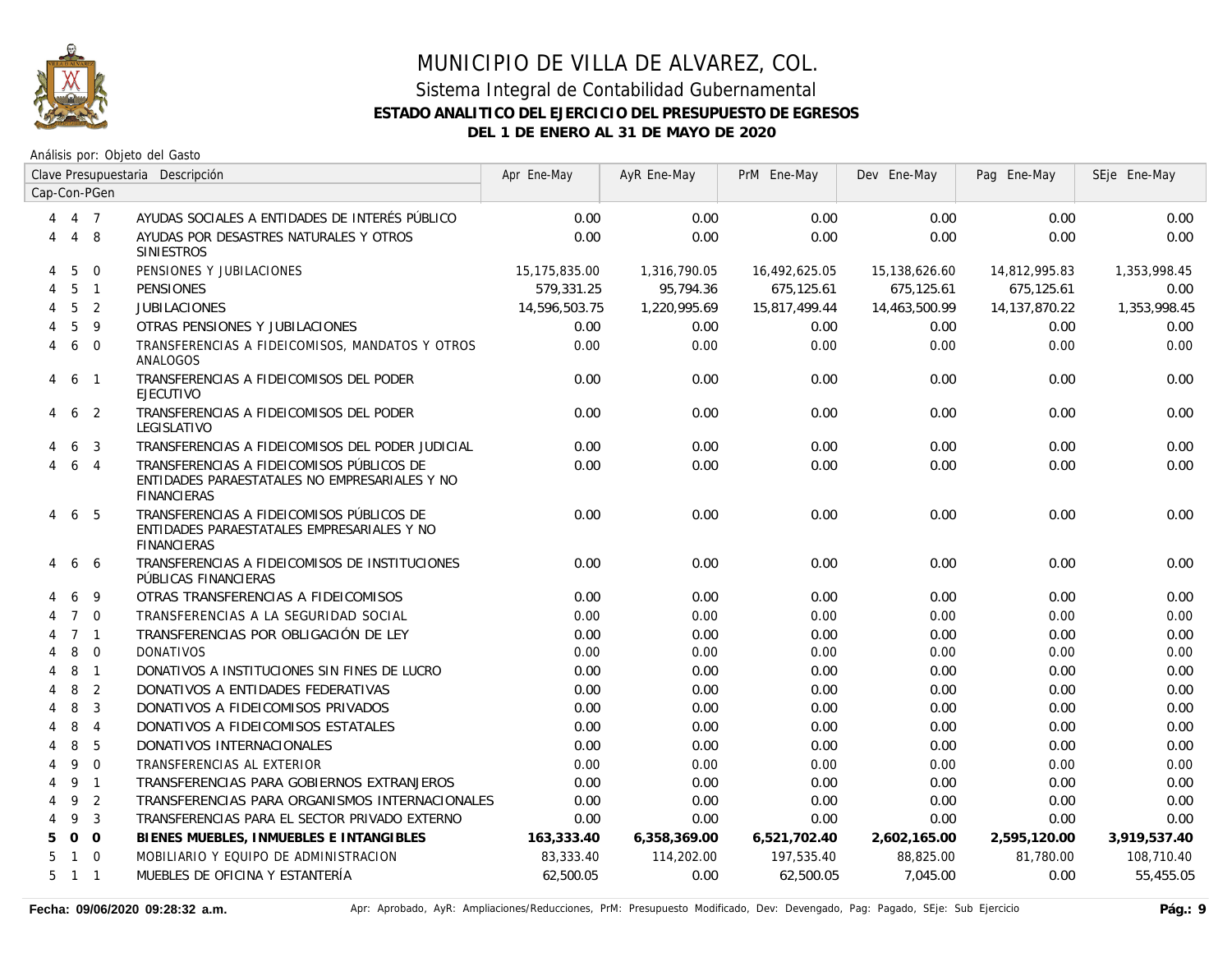

|                     |                |                          | Clave Presupuestaria Descripción                                                         | Apr Ene-May | AyR Ene-May  | PrM Ene-May  | Dev Ene-May | Pag Ene-May | SEje Ene-May |
|---------------------|----------------|--------------------------|------------------------------------------------------------------------------------------|-------------|--------------|--------------|-------------|-------------|--------------|
| Cap-Con-PGen        |                |                          |                                                                                          |             |              |              |             |             |              |
| $5 \quad 1 \quad 2$ |                |                          | MUEBLES, EXCEPTO DE OFICINA Y ESTANTERÍA                                                 | 0.00        | 0.00         | 0.00         | 0.00        | 0.00        | 0.00         |
| 5.                  |                | $1 \quad 3$              | BIENES ARTÍSTICOS, CULTURALES Y CIENTÍFICOS                                              | 0.00        | 0.00         | 0.00         | 0.00        | 0.00        | 0.00         |
| 5                   | $1 \quad 4$    |                          | <b>OBJETOS DE VALOR</b>                                                                  | 0.00        | 0.00         | 0.00         | 0.00        | 0.00        | 0.00         |
| 5                   | $\mathbf{1}$   | 5                        | EQUIPO DE CÓMPUTO Y DE TECNOLOGÍAS DE LA<br><b>INFORMACIÓN</b>                           | 20,833.35   | 114,202.00   | 135,035.35   | 81,780.00   | 81,780.00   | 53,255.35    |
| 5                   | $\mathbf{1}$   | 9                        | OTROS MOBILIARIOS Y EQUIPOS DE ADMINISTRACIÓN                                            | 0.00        | 0.00         | 0.00         | 0.00        | 0.00        | 0.00         |
| 5                   | 2              | $\overline{0}$           | MOBILIARIO Y EQUIPO EDUCACIONAL Y RECREATIVO                                             | 0.00        | 0.00         | 0.00         | 0.00        | 0.00        | 0.00         |
| 5                   | $\overline{2}$ | $\overline{1}$           | EQUIPOS Y APARATOS AUDIOVISUALES                                                         | 0.00        | 0.00         | 0.00         | 0.00        | 0.00        | 0.00         |
| 5                   |                | 2 <sub>2</sub>           | APARATOS DEPORTIVOS                                                                      | 0.00        | 0.00         | 0.00         | 0.00        | 0.00        | 0.00         |
| 5                   |                | 2 <sup>3</sup>           | CÁMARAS FOTOGRÁFICAS Y DE VIDEO                                                          | 0.00        | 0.00         | 0.00         | 0.00        | 0.00        | 0.00         |
| 5                   | $\overline{2}$ | 9                        | OTRO MOBILIARIO Y EQUIPO EDUCACIONAL Y<br>RECREATIVO                                     | 0.00        | 0.00         | 0.00         | 0.00        | 0.00        | 0.00         |
| 5                   | 3              | $\overline{0}$           | EQUIPO E INSTRUMENTAL MEDICO Y DE LABORATORIO                                            | 0.00        | 0.00         | 0.00         | 0.00        | 0.00        | 0.00         |
| 5                   | 3              | $\overline{\phantom{0}}$ | EQUIPO MÉDICO Y DE LABORATORIO                                                           | 0.00        | 0.00         | 0.00         | 0.00        | 0.00        | 0.00         |
| 5                   | 3              | 2                        | INSTRUMENTAL MÉDICO Y DE LABORATORIO                                                     | 0.00        | 0.00         | 0.00         | 0.00        | 0.00        | 0.00         |
| 5                   | $\overline{4}$ | $\mathbf 0$              | VEHICULOS Y EQUIPO DE TRANSPORTE                                                         | 0.00        | 3,250,327.40 | 3,250,327.40 | 0.00        | 0.00        | 3,250,327.40 |
| 5                   | $\overline{4}$ | $\overline{1}$           | AUTOMOVILES Y EQUIPO TERRESTRE                                                           | 0.00        | 3,250,327.40 | 3,250,327.40 | 0.00        | 0.00        | 3,250,327.40 |
| 5                   | $\overline{4}$ | 2                        | CARROCERÍAS Y REMOLQUES                                                                  | 0.00        | 0.00         | 0.00         | 0.00        | 0.00        | 0.00         |
| 5                   | $\overline{4}$ | 3                        | EQUIPO AEROESPACIAL                                                                      | 0.00        | 0.00         | 0.00         | 0.00        | 0.00        | 0.00         |
| 5                   | $\overline{4}$ | $\overline{4}$           | EQUIPO FERROVIARIO                                                                       | 0.00        | 0.00         | 0.00         | 0.00        | 0.00        | 0.00         |
| 5                   | $\overline{4}$ | 5                        | <b>EMBARCACIONES</b>                                                                     | 0.00        | 0.00         | 0.00         | 0.00        | 0.00        | 0.00         |
| 5                   | $\overline{4}$ | 9                        | OTROS EQUIPOS DE TRANSPORTE                                                              | 0.00        | 0.00         | 0.00         | 0.00        | 0.00        | 0.00         |
| 5                   | 5              | $\Omega$                 | EQUIPO DE DEFENSA Y SEGURIDAD                                                            | 0.00        | 0.00         | 0.00         | 0.00        | 0.00        | 0.00         |
| 5                   | 5              | $\overline{1}$           | EQUIPO DE DEFENSA Y SEGURIDAD                                                            | 0.00        | 0.00         | 0.00         | 0.00        | 0.00        | 0.00         |
| 5                   | 6              | $\mathbf 0$              | MAQUINARIA, OTROS EQUIPOS Y HERRAMIENTAS                                                 | 80,000.00   | 493,839.60   | 573,839.60   | 13,340.00   | 13,340.00   | 560,499.60   |
| 5                   | 6              | $\overline{1}$           | MAQUINARIA Y EQUIPO AGROPECUARIO                                                         | 0.00        | 0.00         | 0.00         | 0.00        | 0.00        | 0.00         |
| 5                   | 6              | $\overline{2}$           | MAQUINARIA Y EQUIPO INDUSTRIAL                                                           | 0.00        | 0.00         | 0.00         | 0.00        | 0.00        | 0.00         |
| 5                   | 6              | 3                        | MAQUINARIA Y EQUIPO DE CONSTRUCCIÓN                                                      | 0.00        | 0.00         | 0.00         | 0.00        | 0.00        | 0.00         |
| 5                   | 6              | $\overline{4}$           | SISTEMAS DE AIRE ACONDICIONADO, CALEFACCIÓN Y DE<br>REFRIGERACIÓN INDUSTRIAL Y COMERCIAL | 0.00        | 0.00         | 0.00         | 0.00        | 0.00        | 0.00         |
| 5                   | 6              | 5                        | EQUIPO DE COMUNICACIÓN Y TELECOMUNICACIÓN                                                | 0.00        | 493,839.60   | 493,839.60   | 0.00        | 0.00        | 493,839.60   |
| 5                   | 6              | 6                        | EQUIPOS DE GENERACIÓN ELÉCTRICA, APARATOS Y<br>ACCESORIOS ELÉCTRICOS                     | 0.00        | 0.00         | 0.00         | 0.00        | 0.00        | 0.00         |
| 5                   | 6              | $\overline{7}$           | HERRAMIENTAS Y MÁQUINAS-HERRAMIENTA                                                      | 80,000.00   | 0.00         | 80,000.00    | 13,340.00   | 13,340.00   | 66,660.00    |
| 5                   | 6              | 9                        | OTROS EQUIPOS                                                                            | 0.00        | 0.00         | 0.00         | 0.00        | 0.00        | 0.00         |
| 5                   | $\overline{7}$ | $\overline{0}$           | <b>ACTIVOS BIOLOGICOS</b>                                                                | 0.00        | 0.00         | 0.00         | 0.00        | 0.00        | 0.00         |
| 5 7 1               |                |                          | <b>BOVINOS</b>                                                                           | 0.00        | 0.00         | 0.00         | 0.00        | 0.00        | 0.00         |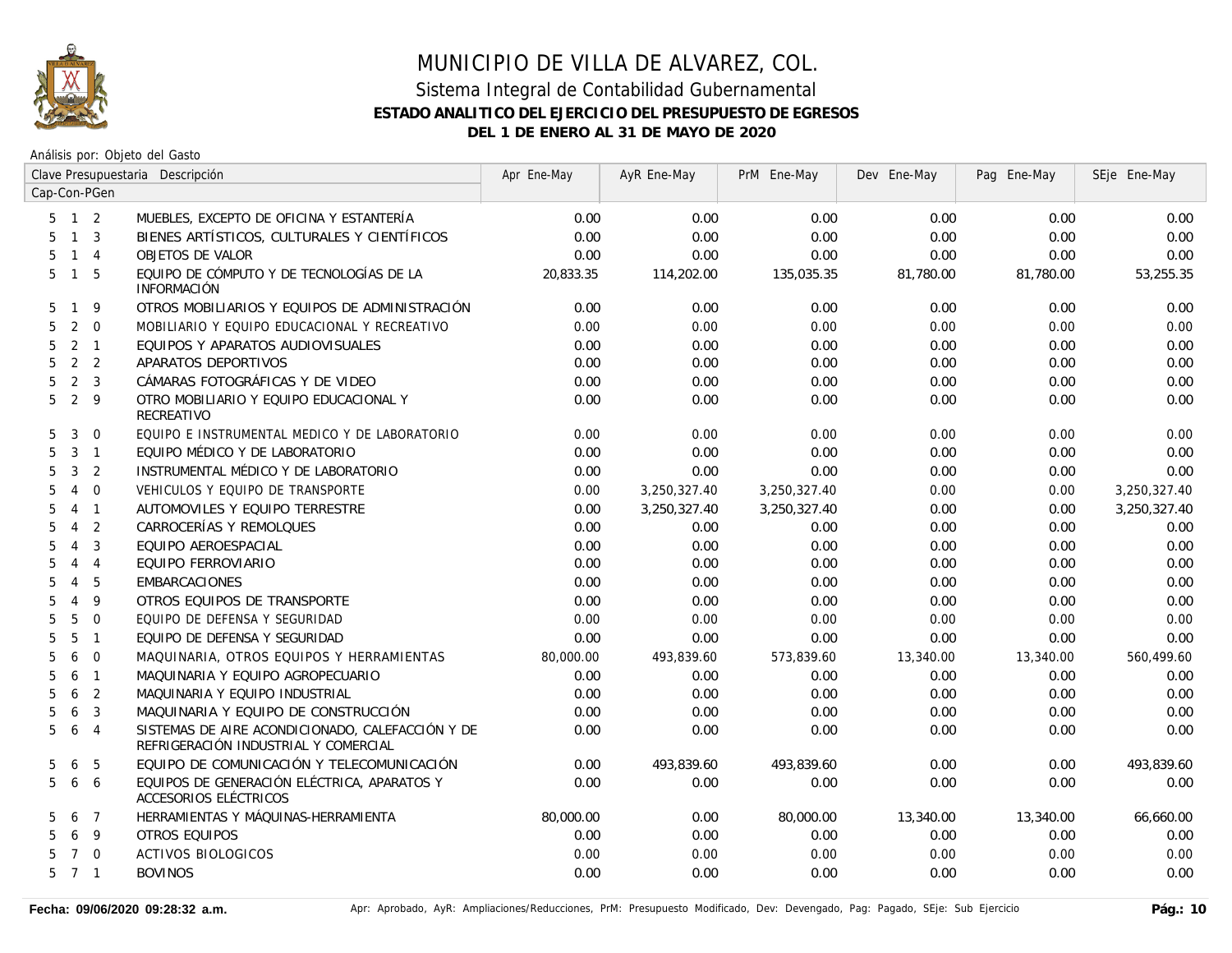

Análisis por: Objeto del Gasto

|                      | Clave Presupuestaria Descripción |                | Apr Ene-May                                                                                                  | AyR Ene-May  | PrM Ene-May  | Dev Ene-May  | Pag Ene-May  | SEje Ene-May |              |
|----------------------|----------------------------------|----------------|--------------------------------------------------------------------------------------------------------------|--------------|--------------|--------------|--------------|--------------|--------------|
| Cap-Con-PGen         |                                  |                |                                                                                                              |              |              |              |              |              |              |
| 5                    | 7 <sub>2</sub>                   |                | <b>PORCINOS</b>                                                                                              | 0.00         | 0.00         | 0.00         | 0.00         | 0.00         | 0.00         |
| $7\overline{ }$<br>5 |                                  | $\mathbf{3}$   | AVES                                                                                                         | 0.00         | 0.00         | 0.00         | 0.00         | 0.00         | 0.00         |
| $\overline{7}$<br>5  |                                  | $\overline{4}$ | OVINOS Y CAPRINOS                                                                                            | 0.00         | 0.00         | 0.00         | 0.00         | 0.00         | 0.00         |
| $\overline{7}$<br>5  |                                  | 5              | PECES Y ACUICULTURA                                                                                          | 0.00         | 0.00         | 0.00         | 0.00         | 0.00         | 0.00         |
| 5<br>$\overline{7}$  |                                  | 6              | <b>EQUINOS</b>                                                                                               | 0.00         | 0.00         | 0.00         | 0.00         | 0.00         | 0.00         |
| $\overline{7}$<br>5  |                                  | $\overline{7}$ | ESPECIES MENORES Y DE ZOOLÓGICO                                                                              | 0.00         | 0.00         | 0.00         | 0.00         | 0.00         | 0.00         |
| $\overline{7}$<br>5  |                                  | 8              | ARBOLES Y PLANTAS                                                                                            | 0.00         | 0.00         | 0.00         | 0.00         | 0.00         | 0.00         |
| $\overline{7}$<br>5  |                                  | 9              | OTROS ACTIVOS BIOLÓGICOS                                                                                     | 0.00         | 0.00         | 0.00         | 0.00         | 0.00         | 0.00         |
| 8<br>5               |                                  | $\overline{0}$ | <b>BIENES INMUEBLES</b>                                                                                      | 0.00         | 2,500,000.00 | 2,500,000.00 | 2,500,000.00 | 2,500,000.00 | 0.00         |
| 5<br>8               |                                  | $\overline{1}$ | <b>TERRENOS</b>                                                                                              | 0.00         | 0.00         | 0.00         | 0.00         | 0.00         | 0.00         |
| 8<br>5               |                                  | $\overline{2}$ | VIVIENDAS                                                                                                    | 0.00         | 0.00         | 0.00         | 0.00         | 0.00         | 0.00         |
| 8<br>5               |                                  | $\overline{3}$ | EDIFICIOS NO RESIDENCIALES                                                                                   | 0.00         | 2,500,000.00 | 2,500,000.00 | 2,500,000.00 | 2,500,000.00 | 0.00         |
| 5<br>8               |                                  | 9              | OTROS BIENES INMUEBLES                                                                                       | 0.00         | 0.00         | 0.00         | 0.00         | 0.00         | 0.00         |
| 5<br>9               |                                  | $\mathbf 0$    | <b>ACTIVOS INTANGIBLES</b>                                                                                   | 0.00         | 0.00         | 0.00         | 0.00         | 0.00         | 0.00         |
| 5<br>9               |                                  | $\overline{1}$ | <b>SOFTWARE</b>                                                                                              | 0.00         | 0.00         | 0.00         | 0.00         | 0.00         | 0.00         |
| 9<br>5               |                                  | 2              | <b>PATENTES</b>                                                                                              | 0.00         | 0.00         | 0.00         | 0.00         | 0.00         | 0.00         |
| 9<br>5               |                                  | 3              | <b>MARCAS</b>                                                                                                | 0.00         | 0.00         | 0.00         | 0.00         | 0.00         | 0.00         |
| 5<br>9               |                                  | $\overline{4}$ | <b>DERECHOS</b>                                                                                              | 0.00         | 0.00         | 0.00         | 0.00         | 0.00         | 0.00         |
| 9<br>5               |                                  | -5             | <b>CONCESIONES</b>                                                                                           | 0.00         | 0.00         | 0.00         | 0.00         | 0.00         | 0.00         |
| 9<br>5               |                                  | 6              | <b>FRANQUICIAS</b>                                                                                           | 0.00         | 0.00         | 0.00         | 0.00         | 0.00         | 0.00         |
| 9<br>5               |                                  | $\overline{7}$ | LICENCIAS INFORMÁTICAS E INTELECTUALES                                                                       | 0.00         | 0.00         | 0.00         | 0.00         | 0.00         | 0.00         |
| 9<br>5               |                                  | 8              | LICENCIAS INDUSTRIALES, COMERCIALES Y OTRAS                                                                  | 0.00         | 0.00         | 0.00         | 0.00         | 0.00         | 0.00         |
| 5<br>9               |                                  | 9              | OTROS ACTIVOS INTANGIBLES                                                                                    | 0.00         | 0.00         | 0.00         | 0.00         | 0.00         | 0.00         |
| $\overline{O}$<br>6  |                                  | $\overline{0}$ | <b>INVERSION PUBLICA</b>                                                                                     | 7,336,707.90 | 0.00         | 7,336,707.90 | 0.00         | 0.00         | 7,336,707.90 |
| 6<br>$\mathbf{1}$    |                                  | $\overline{0}$ | OBRA PUBLICA EN BIENES DE DOMINIO PUBLICO                                                                    | 7,336,707.90 | 0.00         | 7,336,707.90 | 0.00         | 0.00         | 7,336,707.90 |
| $\mathbf{1}$<br>6    |                                  | $\overline{1}$ | EDIFICACIÓN HABITACIONAL                                                                                     | 0.00         | 0.00         | 0.00         | 0.00         | 0.00         | 0.00         |
| $\mathbf{1}$<br>6    |                                  | 2              | EDIFICACIÓN NO HABITACIONAL                                                                                  | 0.00         | 0.00         | 0.00         | 0.00         | 0.00         | 0.00         |
| $\mathbf{1}$<br>6    |                                  | 3              | CONSTRUCCIÓN DE OBRAS PARA EL ABASTECIMIENTO DE<br>AGUA, PETRÓLEO, GAS, ELECTRICIDAD Y<br>TELECOMUNICACIONES | 0.00         | 0.00         | 0.00         | 0.00         | 0.00         | 0.00         |
| 6<br>$\mathbf{1}$    |                                  | $\overline{4}$ | DIVISIÓN DE TERRENOS Y CONSTRUCCIÓN DE OBRAS DE<br>URBANIZACIÓN                                              | 7,336,707.90 | 0.00         | 7,336,707.90 | 0.00         | 0.00         | 7,336,707.90 |
| $\mathbf{1}$<br>6    |                                  | 5              | CONSTRUCCIÓN DE VÍAS DE COMUNICACIÓN                                                                         | 0.00         | 0.00         | 0.00         | 0.00         | 0.00         | 0.00         |
| $\mathbf{1}$<br>6    |                                  | 6              | OTRAS CONSTRUCCIONES DE INGENIERÍA CIVIL U OBRA<br>PESADA                                                    | 0.00         | 0.00         | 0.00         | 0.00         | 0.00         | 0.00         |
| 6                    | $1 \quad 7$                      |                | INSTALACIONES Y EQUIPAMIENTO EN CONSTRUCCIONES                                                               | 0.00         | 0.00         | 0.00         | 0.00         | 0.00         | 0.00         |
| 6<br>$\overline{1}$  |                                  | 9              | TRABAJOS DE ACABADOS EN EDIFICACIONES Y OTROS<br>TRABAJOS ESPECIALIZADOS                                     | 0.00         | 0.00         | 0.00         | 0.00         | 0.00         | 0.00         |

Fecha: 09/06/2020 09:28:32 a.m. <br>
Pág.: 11<br>
Pág.: 11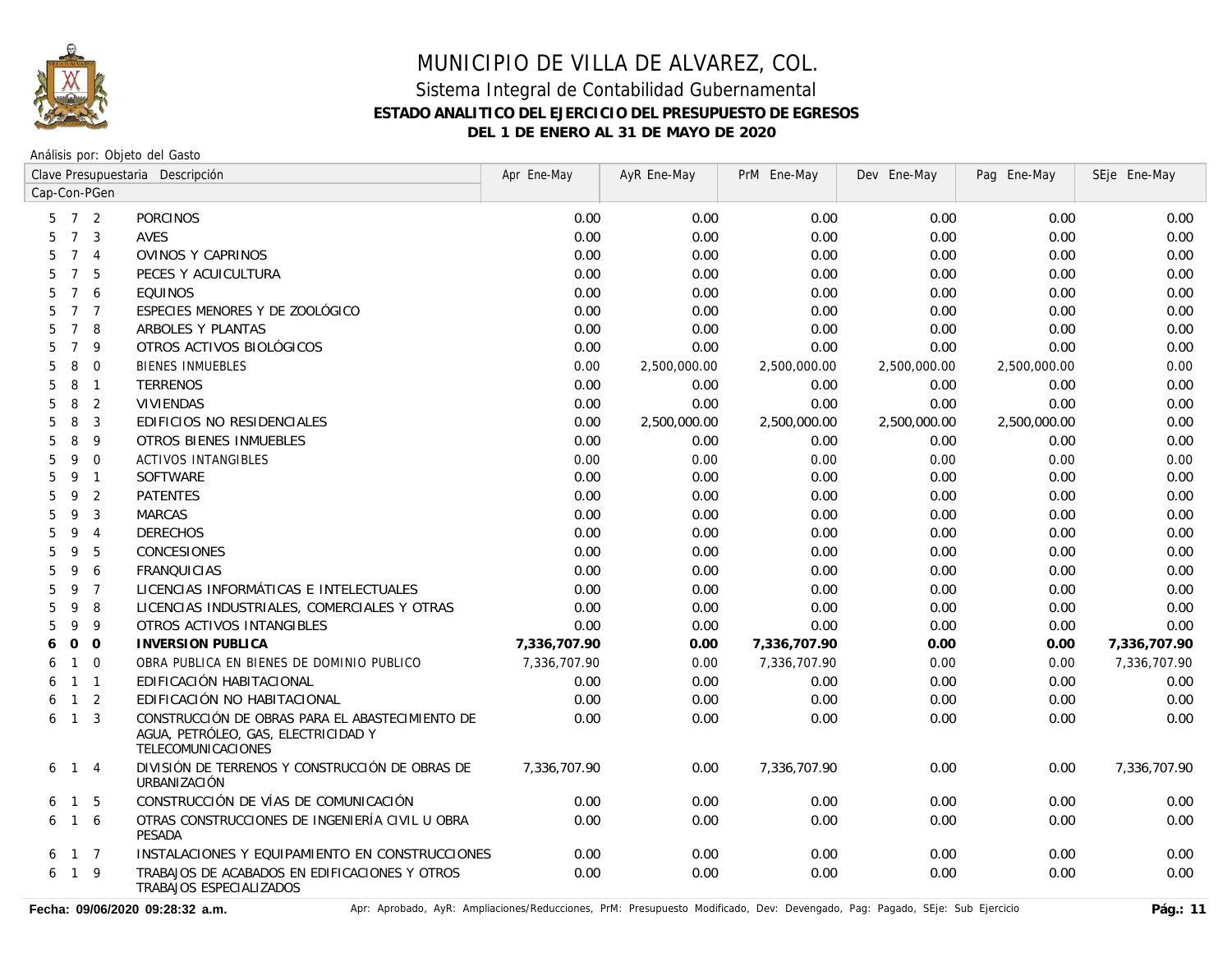

|   | Clave Presupuestaria Descripción |                |                                                                                                                                          | Apr Ene-May  | AyR Ene-May  | PrM Ene-May     | Dev Ene-May | Pag Ene-May | SEje Ene-May    |
|---|----------------------------------|----------------|------------------------------------------------------------------------------------------------------------------------------------------|--------------|--------------|-----------------|-------------|-------------|-----------------|
|   |                                  | Cap-Con-PGen   |                                                                                                                                          |              |              |                 |             |             |                 |
|   | $6\quad 2\quad 0$                |                | OBRA PUBLICA EN BIENES PROPIOS                                                                                                           | 0.00         | 0.00         | 0.00            | 0.00        | 0.00        | 0.00            |
| 6 | $2 \quad 1$                      |                | EDIFICACIÓN HABITACIONAL                                                                                                                 | 0.00         | 0.00         | 0.00            | 0.00        | 0.00        | 0.00            |
| 6 |                                  | 2 <sub>2</sub> | EDIFICACIÓN NO HABITACIONAL                                                                                                              | 0.00         | 0.00         | 0.00            | 0.00        | 0.00        | 0.00            |
| 6 | 2 <sup>3</sup>                   |                | CONSTRUCCIÓN DE OBRAS PARA EL ABASTECIMIENTO DE<br>AGUA, PETRÓLEO, GAS, ELECTRICIDAD Y<br><b>TELECOMUNICACIONES</b>                      | 0.00         | 0.00         | 0.00            | 0.00        | 0.00        | 0.00            |
|   | $6 \t2 \t4$                      |                | DIVISIÓN DE TERRENOS Y CONSTRUCCIÓN DE OBRAS DE<br>URBANIZACIÓN                                                                          | 0.00         | 0.00         | 0.00            | 0.00        | 0.00        | 0.00            |
| 6 |                                  | 2 5            | CONSTRUCCIÓN DE VÍAS DE COMUNICACIÓN                                                                                                     | 0.00         | 0.00         | 0.00            | 0.00        | 0.00        | 0.00            |
| 6 |                                  | 2 6            | OTRAS CONSTRUCCIONES DE INGENIERÍA CIVIL U OBRA<br><b>PESADA</b>                                                                         | 0.00         | 0.00         | 0.00            | 0.00        | 0.00        | 0.00            |
| 6 |                                  | 2 7            | INSTALACIONES Y EQUIPAMIENTO EN CONSTRUCCIONES                                                                                           | 0.00         | 0.00         | 0.00            | 0.00        | 0.00        | 0.00            |
| 6 | 2 9                              |                | TRABAJOS DE ACABADOS EN EDIFICACIONES Y OTROS<br>TRABAJOS ESPECIALIZADOS                                                                 | 0.00         | 0.00         | 0.00            | 0.00        | 0.00        | 0.00            |
| 6 | $\overline{3}$                   | $\overline{0}$ | PROYECTOS PRODUCTIVOS Y ACCIONES DE FOMENTO                                                                                              | 0.00         | 0.00         | 0.00            | 0.00        | 0.00        | 0.00            |
|   | $6\quad 3\quad 1$                |                | ESTUDIOS, FORMULACIÓN Y EVALUACIÓN DE PROYECTOS<br>PRODUCTIVOS NO INCLUIDOS EN CONCEPTOS<br>ANTERIORES DE ESTE CAPÍTULO                  | 0.00         | 0.00         | 0.00            | 0.00        | 0.00        | 0.00            |
|   | $6 \t3 \t2$                      |                | EJECUCIÓN DE PROYECTOS PRODUCTIVOS NO INCLUIDOS<br>EN CONCEPTOS ANTERIORES DE ESTE CAPÍTULO                                              | 0.00         | 0.00         | 0.00            | 0.00        | 0.00        | 0.00            |
| 7 |                                  | $0\quad 0$     | <b>INVERSIONES FINANCIERAS Y OTRAS PROVISIONES</b>                                                                                       | 2,083,333.35 | 2,047,893.40 | 4, 131, 226. 75 | 0.00        | 0.00        | 4, 131, 226. 75 |
|   | $7\quad1\quad0$                  |                | INVERSIONES PARA EL FOMENTO DE ACTIVIDADES<br><b>PRODUCTIVAS</b>                                                                         | 0.00         | 0.00         | 0.00            | 0.00        | 0.00        | 0.00            |
|   | $7 \t1 \t1$                      |                | CRÉDITOS OTORGADOS POR ENTIDADES FEDERATIVAS Y<br>MUNICIPIOS AL SECTOR SOCIAL Y PRIVADO PARA EL<br>FOMENTO DE ACTIVIDADES PRODUCTIVAS    | 0.00         | 0.00         | 0.00            | 0.00        | 0.00        | 0.00            |
|   | $7 \quad 1 \quad 2$              |                | CRÉDITOS OTORGADOS POR LAS ENTIDADES<br>FEDERATIVAS A MUNICIPIOS PARA EL FOMENTO DE<br><b>ACTIVIDADES PRODUCTIVAS</b>                    | 0.00         | 0.00         | 0.00            | 0.00        | 0.00        | 0.00            |
|   | $7 2 0$                          |                | ACCIONES Y PARTICIPACIONES DE CAPITAL                                                                                                    | 0.00         | 0.00         | 0.00            | 0.00        | 0.00        | 0.00            |
|   | $7 \quad 2 \quad 1$              |                | ACCIONES Y PARTICIPACIONES DE CAPITAL EN<br>ENTIDADES PARAESTATALES NO EMPRESARIALES Y NO<br>FINANCIERAS CON FINES DE POLÍTICA ECONÓMICA | 0.00         | 0.00         | 0.00            | 0.00        | 0.00        | 0.00            |
|   | $7\quad 2\quad 2$                |                | ACCIONES Y PARTICIPACIONES DE CAPITAL EN<br>ENTIDADES PARAESTATALES EMPRESARIALES Y NO<br>FINANCIERAS CON FINES DE POLÍTICA ECONÓMICA    | 0.00         | 0.00         | 0.00            | 0.00        | 0.00        | 0.00            |
|   | $7\quad 2\quad 3$                |                | ACCIONES Y PARTICIPACIONES DE CAPITAL EN<br>INSTITUCIONES PARAESTATALES PÚBLICAS FINANCIERAS<br>CON FINES DE POLÍTICA ECONÓMICA          | 0.00         | 0.00         | 0.00            | 0.00        | 0.00        | 0.00            |
|   | $7 \quad 2 \quad 4$              |                | ACCIONES Y PARTICIPACIONES DE CAPITAL EN EL                                                                                              | 0.00         | 0.00         | 0.00            | 0.00        | 0.00        | 0.00            |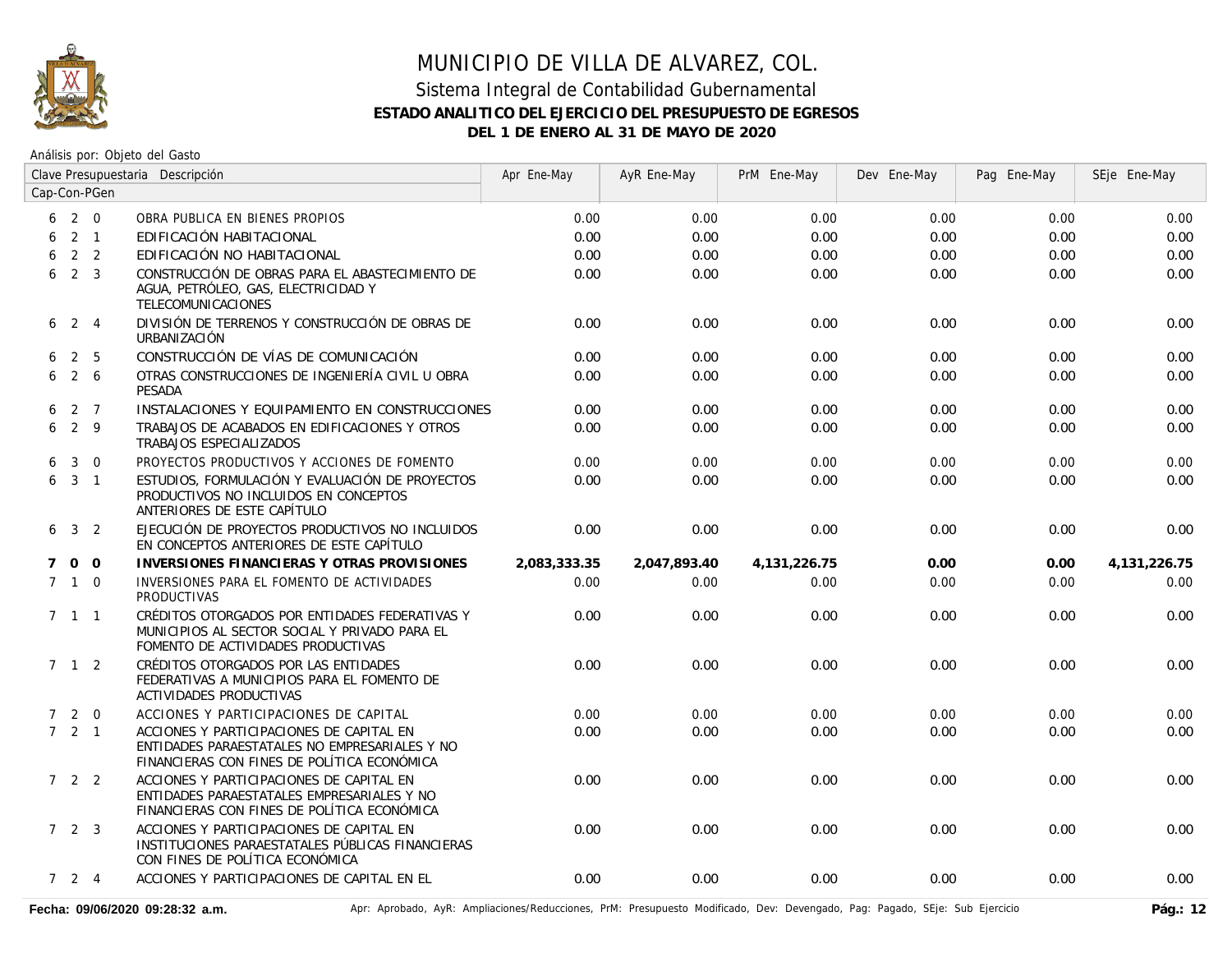

| Clave Presupuestaria Descripción |                     |                |                                                                                                                          | Apr Ene-May | AyR Ene-May | PrM Ene-May | Dev Ene-May | Pag Ene-May | SEje Ene-May |
|----------------------------------|---------------------|----------------|--------------------------------------------------------------------------------------------------------------------------|-------------|-------------|-------------|-------------|-------------|--------------|
| Cap-Con-PGen                     |                     |                |                                                                                                                          |             |             |             |             |             |              |
|                                  |                     |                | SECTOR PRIVADO CON FINES DE POLÍTICA ECONÓMICA                                                                           |             |             |             |             |             |              |
|                                  | 725                 |                | ACCIONES Y PARTICIPACIONES DE CAPITAL EN<br>ORGANISMOS INTERNACIONALES CON FINES DE<br>POLÍTICA ECONÓMICA                | 0.00        | 0.00        | 0.00        | 0.00        | 0.00        | 0.00         |
|                                  | 7 2 6               |                | ACCIONES Y PARTICIPACIONES DE CAPITAL EN EL<br>SECTOR EXTERNO CON FINES DE POLÍTICA ECONÓMICA                            | 0.00        | 0.00        | 0.00        | 0.00        | 0.00        | 0.00         |
|                                  | 727                 |                | ACCIONES Y PARTICIPACIONES DE CAPITAL EN EL<br>SECTOR PÚBLICO CON FINES DE GESTIÓN DE LIQUIDEZ                           | 0.00        | 0.00        | 0.00        | 0.00        | 0.00        | 0.00         |
|                                  | 7 2 8               |                | ACCIONES Y PARTICIPACIONES DE CAPITAL EN EL<br>SECTOR PRIVADO CON FINES DE GESTIÓN DE LIQUIDEZ                           | 0.00        | 0.00        | 0.00        | 0.00        | 0.00        | 0.00         |
|                                  | 729                 |                | ACCIONES Y PARTICIPACIONES DE CAPITAL EN EL<br>SECTOR EXTERNO CON FINES DE GESTIÓN DE LIQUIDEZ                           | 0.00        | 0.00        | 0.00        | 0.00        | 0.00        | 0.00         |
| $\mathcal{I}$                    | $\mathbf{3}$        | $\overline{0}$ | COMPRA DE TITULOS Y VALORES                                                                                              | 0.00        | 0.00        | 0.00        | 0.00        | 0.00        | 0.00         |
| $7\overline{ }$                  |                     | $3 \quad 1$    | <b>BONOS</b>                                                                                                             | 0.00        | 0.00        | 0.00        | 0.00        | 0.00        | 0.00         |
|                                  | $7 \quad 3 \quad 2$ |                | VALORES REPRESENTATIVOS DE DEUDA ADQUIRIDOS<br>CON FINES DE POLÍTICA ECONÓMICA                                           | 0.00        | 0.00        | 0.00        | 0.00        | 0.00        | 0.00         |
|                                  | $7 \quad 3 \quad 3$ |                | VALORES REPRESENTATIVOS DE DEUDA ADQUIRIDOS<br>CON FINES DE GESTIÓN DE LIQUIDEZ                                          | 0.00        | 0.00        | 0.00        | 0.00        | 0.00        | 0.00         |
|                                  | $7 \t3 \t4$         |                | OBLIGACIONES NEGOCIABLES ADQUIRIDAS CON FINES DE<br>POLÍTICA ECONÓMICA                                                   | 0.00        | 0.00        | 0.00        | 0.00        | 0.00        | 0.00         |
|                                  | $7 \quad 3 \quad 5$ |                | OBLIGACIONES NEGOCIABLES ADQUIRIDAS CON FINES DE<br>GESTIÓN DE LIQUIDEZ                                                  | 0.00        | 0.00        | 0.00        | 0.00        | 0.00        | 0.00         |
| $7^{\circ}$                      | 3                   | 9              | OTROS VALORES                                                                                                            | 0.00        | 0.00        | 0.00        | 0.00        | 0.00        | 0.00         |
| $\mathcal{I}$                    | $\overline{4}$      | $\overline{0}$ | CONCESION DE PRESTAMOS                                                                                                   | 0.00        | 0.00        | 0.00        | 0.00        | 0.00        | 0.00         |
|                                  | 741                 |                | CONCESIÓN DE PRÉSTAMOS A ENTIDADES<br>PARAESTATALES NO EMPRESARIALES Y NO FINANCIERAS<br>CON FINES DE POLÍTICA ECONÓMICA | 0.00        | 0.00        | 0.00        | 0.00        | 0.00        | 0.00         |
| $7^{\circ}$                      |                     | $4\quad 2$     | CONCESIÓN DE PRÉSTAMOS A ENTIDADES<br>PARAESTATALES EMPRESARIALES Y NO FINANCIERAS<br>CON FINES DE POLÍTICA ECONÓMICA    | 0.00        | 0.00        | 0.00        | 0.00        | 0.00        | 0.00         |
|                                  | $7 \t4 \t3$         |                | CONCESIÓN DE PRÉSTAMOS A INSTITUCIONES<br>PARAESTATALES PÚBLICAS FINANCIERAS CON FINES DE<br>POLÍTICA ECONÓMICA          | 0.00        | 0.00        | 0.00        | 0.00        | 0.00        | 0.00         |
| $7^{\circ}$                      |                     | $4\quad 4$     | CONCESIÓN DE PRÉSTAMOS A ENTIDADES FEDERATIVAS<br>Y MUNICIPIOS CON FINES DE POLÍTICA ECONÓMICA                           | 0.00        | 0.00        | 0.00        | 0.00        | 0.00        | 0.00         |
| 7                                |                     | 4 5            | CONCESIÓN DE PRÉSTAMOS AL SECTOR PRIVADO CON<br>FINES DE POLÍTICA ECONÓMICA                                              | 0.00        | 0.00        | 0.00        | 0.00        | 0.00        | 0.00         |
|                                  | 7 4 6               |                | CONCESIÓN DE PRÉSTAMOS AL SECTOR EXTERNO CON<br>FINES DE POLÍTICA ECONÓMICA                                              | 0.00        | 0.00        | 0.00        | 0.00        | 0.00        | 0.00         |
|                                  | 7 4 7               |                | CONCESIÓN DE PRÉSTAMOS AL SECTOR PÚBLICO CON                                                                             | 0.00        | 0.00        | 0.00        | 0.00        | 0.00        | 0.00         |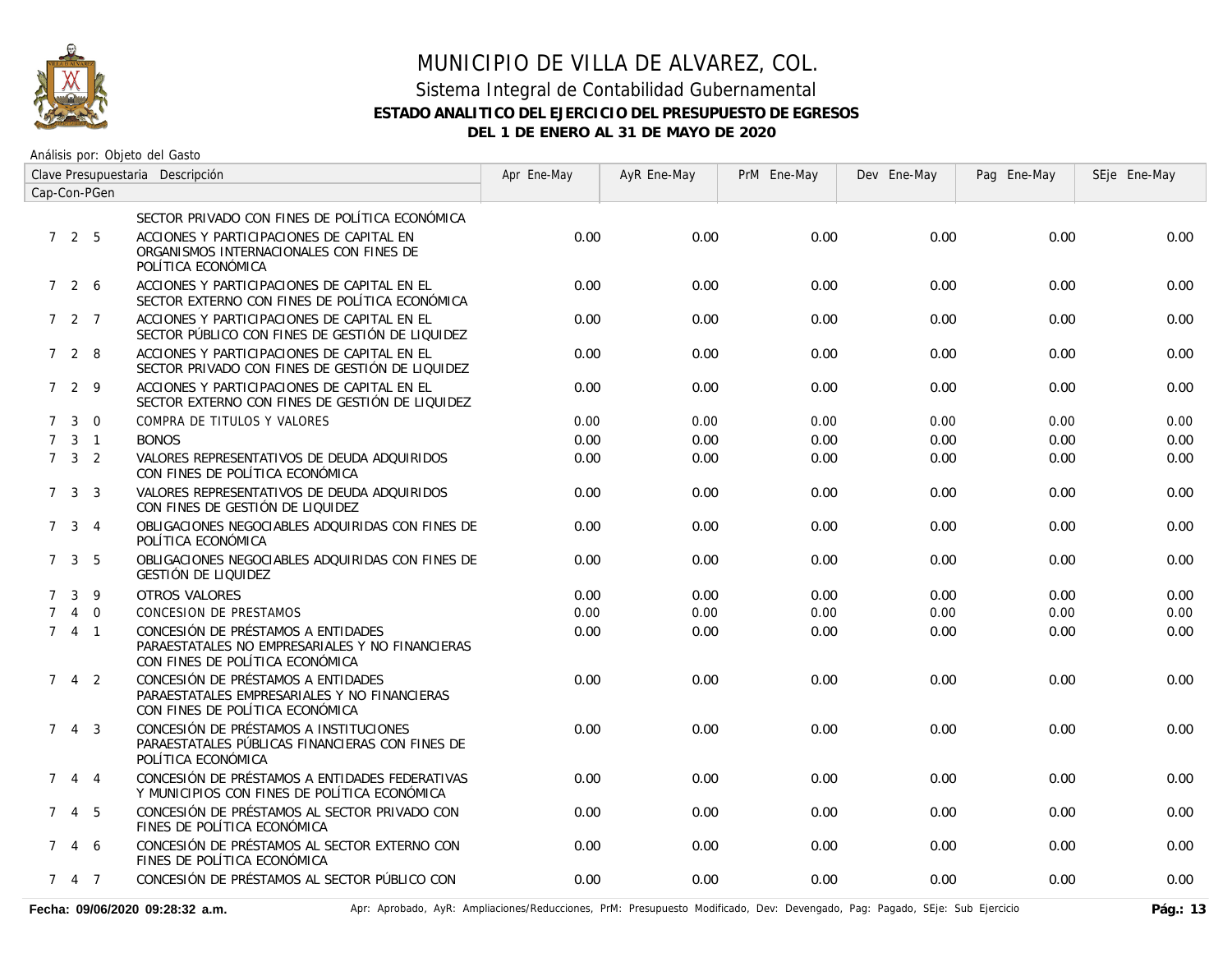

| Clave Presupuestaria Descripción |                   |                |                                                                              | Apr Ene-May  | AyR Ene-May  | PrM Ene-May     | Dev Ene-May | Pag Ene-May | SEje Ene-May    |
|----------------------------------|-------------------|----------------|------------------------------------------------------------------------------|--------------|--------------|-----------------|-------------|-------------|-----------------|
|                                  | Cap-Con-PGen      |                |                                                                              |              |              |                 |             |             |                 |
|                                  |                   |                | FINES DE GESTIÓN DE LIQUIDEZ                                                 |              |              |                 |             |             |                 |
|                                  | 748               |                | CONCESIÓN DE PRÉSTAMOS AL SECTOR PRIVADO CON<br>FINES DE GESTIÓN DE LIQUIDEZ | 0.00         | 0.00         | 0.00            | 0.00        | 0.00        | 0.00            |
| $7^{\circ}$                      |                   | 4 9            | CONCESIÓN DE PRÉSTAMOS AL SECTOR EXTERNO CON<br>FINES DE GESTIÓN DE LIQUIDEZ | 0.00         | 0.00         | 0.00            | 0.00        | 0.00        | 0.00            |
|                                  | 750               |                | INVERSIONES EN FIDEICOMISOS, MANDATOS Y OTROS<br>ANALOGOS                    | 0.00         | 0.00         | 0.00            | 0.00        | 0.00        | 0.00            |
|                                  | $7\quad 5\quad 1$ |                | INVERSIONES EN FIDEICOMISOS DEL PODER EJECUTIVO                              | 0.00         | 0.00         | 0.00            | 0.00        | 0.00        | 0.00            |
|                                  | 7 <sub>5</sub>    | $\overline{2}$ | INVERSIONES EN FIDEICOMISOS DEL PODER LEGISLATIVO                            | 0.00         | 0.00         | 0.00            | 0.00        | 0.00        | 0.00            |
| $7^{\circ}$                      | 5                 | $\overline{3}$ | INVERSIONES EN FIDEICOMISOS DEL PODER JUDICIAL                               | 0.00         | 0.00         | 0.00            | 0.00        | 0.00        | 0.00            |
|                                  | $7\quad 5\quad 4$ |                | INVERSIONES EN FIDEICOMISOS PÚBLICOS NO<br>EMPRESARIALES Y NO FINANCIEROS    | 0.00         | 0.00         | 0.00            | 0.00        | 0.00        | 0.00            |
|                                  | 7 5               | - 5            | INVERSIONES EN FIDEICOMISOS PÚBLICOS<br>EMPRESARIALES Y NO FINANCIEROS       | 0.00         | 0.00         | 0.00            | 0.00        | 0.00        | 0.00            |
| $7^{\circ}$                      | $5^{\circ}$       | 6              | INVERSIONES EN FIDEICOMISOS PÚBLICOS FINANCIEROS                             | 0.00         | 0.00         | 0.00            | 0.00        | 0.00        | 0.00            |
| $7^{\circ}$                      | 5                 | $\overline{7}$ | INVERSIONES EN FIDEICOMISOS DE ENTIDADES<br><b>FEDERATIVAS</b>               | 0.00         | 0.00         | 0.00            | 0.00        | 0.00        | 0.00            |
| 7                                | 5                 | 8              | INVERSIONES EN FIDEICOMISOS DE MUNICIPIOS                                    | 0.00         | 0.00         | 0.00            | 0.00        | 0.00        | 0.00            |
| $7^{\circ}$                      | 5                 | 9              | OTRAS INVERSIONES EN FIDEICOMISOS                                            | 0.00         | 0.00         | 0.00            | 0.00        | 0.00        | 0.00            |
| $\overline{7}$                   | 6                 | $\Omega$       | OTRAS INVERSIONES FINANCIERAS                                                | 0.00         | 0.00         | 0.00            | 0.00        | 0.00        | 0.00            |
| $\overline{7}$                   | 6                 | $\overline{1}$ | DEPÓSITOS A LARGO PLAZO EN MONEDA NACIONAL                                   | 0.00         | 0.00         | 0.00            | 0.00        | 0.00        | 0.00            |
| $\overline{7}$                   | 6                 | $\overline{2}$ | DEPÓSITOS A LARGO PLAZO EN MONEDA EXTRANJERA                                 | 0.00         | 0.00         | 0.00            | 0.00        | 0.00        | 0.00            |
| $7^{\circ}$                      | 9 0               |                | PROVISIONES PARA CONTINGENCIAS Y OTRAS<br>EROGACIONES ESPECIALES             | 2,083,333.35 | 2,047,893.40 | 4,131,226.75    | 0.00        | 0.00        | 4, 131, 226. 75 |
| $\mathcal{I}$                    | -9                | $\overline{1}$ | CONTINGENCIAS POR FENÓMENOS NATURALES                                        | 0.00         | 0.00         | 0.00            | 0.00        | 0.00        | 0.00            |
| $\overline{7}$                   |                   | 9 <sub>2</sub> | CONTINGENCIAS SOCIOECONÓMICAS                                                | 2,083,333.35 | 2,047,893.40 | 4, 131, 226. 75 | 0.00        | 0.00        | 4, 131, 226. 75 |
| $\overline{7}$                   | 9                 | - 9            | OTRAS EROGACIONES ESPECIALES                                                 | 0.00         | 0.00         | 0.00            | 0.00        | 0.00        | 0.00            |
| 8                                |                   | $0\quad 0$     | PARTICIPACIONES Y APORTACIONES                                               | 0.00         | 0.00         | 0.00            | 0.00        | 0.00        | 0.00            |
| 8                                | $\mathbf{1}$      | $\overline{0}$ | <b>PARTICIPACIONES</b>                                                       | 0.00         | 0.00         | 0.00            | 0.00        | 0.00        | 0.00            |
| 8                                | $1 \quad 1$       |                | FONDO GENERAL DE PARTICIPACIONES                                             | 0.00         | 0.00         | 0.00            | 0.00        | 0.00        | 0.00            |
| 8                                | $1\quad 2$        |                | FONDO DE FOMENTO MUNICIPAL                                                   | 0.00         | 0.00         | 0.00            | 0.00        | 0.00        | 0.00            |
| 8                                | $1 \quad 3$       |                | PARTICIPACIONES DE LAS ENTIDADES FEDERATIVAS A<br><b>LOS MUNICIPIOS</b>      | 0.00         | 0.00         | 0.00            | 0.00        | 0.00        | 0.00            |
|                                  | 8 1 4             |                | OTROS CONCEPTOS PARTICIPABLES DE LA FEDERACIÓN<br>A ENTIDADES FEDERATIVAS    | 0.00         | 0.00         | 0.00            | 0.00        | 0.00        | 0.00            |
|                                  | 8 1 5             |                | OTROS CONCEPTOS PARTICIPABLES DE LA FEDERACIÓN<br>A MUNICIPIOS               | 0.00         | 0.00         | 0.00            | 0.00        | 0.00        | 0.00            |
|                                  | 8 1 6             |                | CONVENIOS DE COLABORACIÓN ADMINISTRATIVA                                     | 0.00         | 0.00         | 0.00            | 0.00        | 0.00        | 0.00            |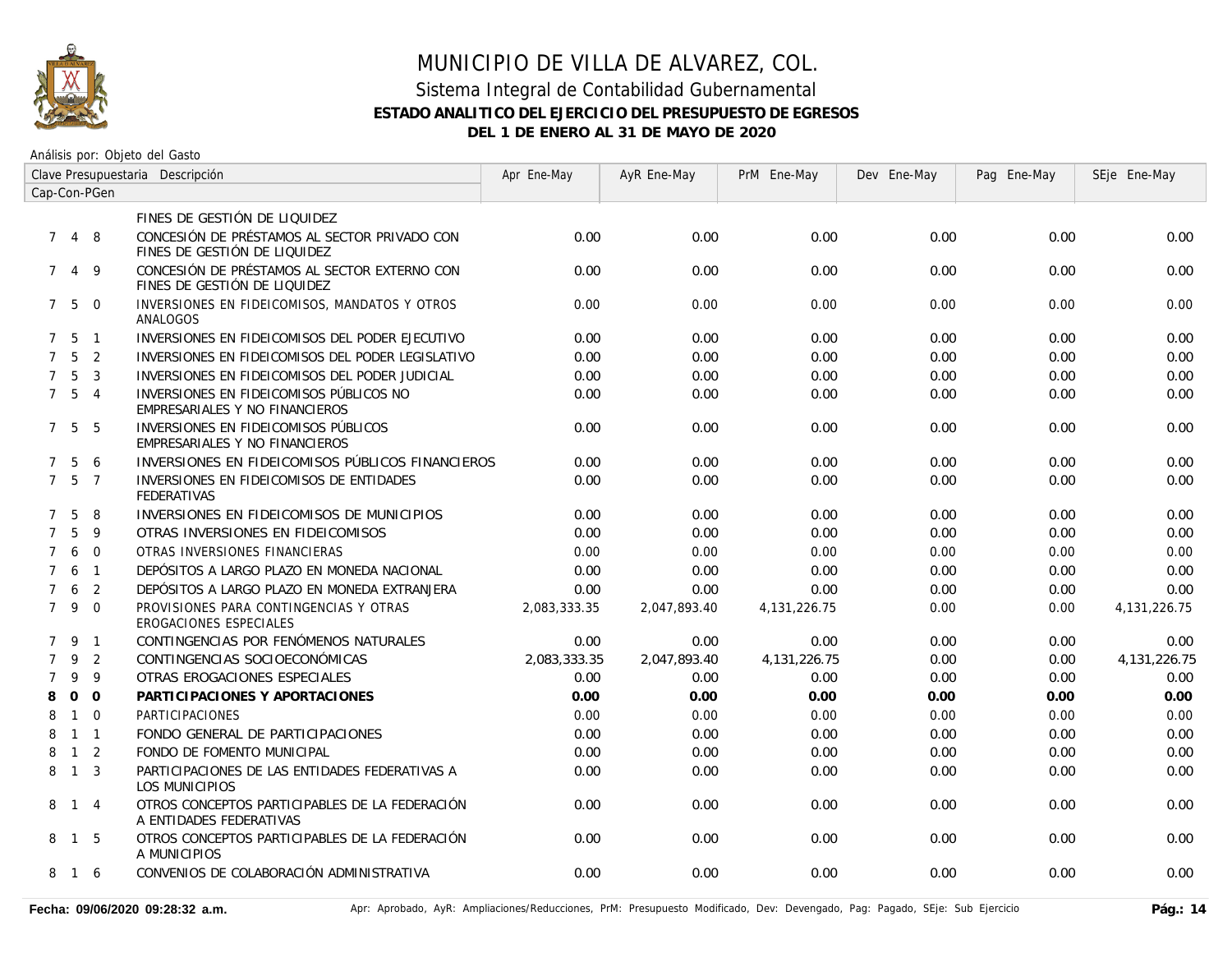

| Clave Presupuestaria Descripción |                 |                |                                                                                                             | Apr Ene-May   | AyR Ene-May | PrM Ene-May   | Dev Ene-May   | Pag Ene-May   | SEje Ene-May |
|----------------------------------|-----------------|----------------|-------------------------------------------------------------------------------------------------------------|---------------|-------------|---------------|---------------|---------------|--------------|
| Cap-Con-PGen                     |                 |                |                                                                                                             |               |             |               |               |               |              |
| 8                                | $3 \quad 0$     |                | APORTACIONES                                                                                                | 0.00          | 0.00        | 0.00          | 0.00          | 0.00          | 0.00         |
| 8                                | 3 <sub>1</sub>  |                | APORTACIONES DE LA FEDERACIÓN A LAS ENTIDADES<br><b>FEDERATIVAS</b>                                         | 0.00          | 0.00        | 0.00          | 0.00          | 0.00          | 0.00         |
| 8                                | 3 <sup>1</sup>  | $\overline{2}$ | APORTACIONES DE LA FEDERACIÓN A MUNICIPIOS                                                                  | 0.00          | 0.00        | 0.00          | 0.00          | 0.00          | 0.00         |
| 8                                |                 | 3 <sup>3</sup> | APORTACIONES DE LAS ENTIDADES FEDERATIVAS A LOS<br><b>MUNICIPIOS</b>                                        | 0.00          | 0.00        | 0.00          | 0.00          | 0.00          | 0.00         |
| 8                                |                 | $3 \quad 4$    | APORTACIONES PREVISTAS EN LEYES Y DECRETOS AL<br>SISTEMA DE PROTECCIÓN SOCIAL                               | 0.00          | 0.00        | 0.00          | 0.00          | 0.00          | 0.00         |
| 8                                |                 | 3 <sub>5</sub> | APORTACIONES PREVISTAS EN LEYES Y DECRETOS<br>COMPENSATORIAS A ENTIDADES FEDERATIVAS Y<br><b>MUNICIPIOS</b> | 0.00          | 0.00        | 0.00          | 0.00          | 0.00          | 0.00         |
| 8                                | 5               | $\overline{0}$ | <b>CONVENIOS</b>                                                                                            | 0.00          | 0.00        | 0.00          | 0.00          | 0.00          | 0.00         |
| 8                                |                 | 5 <sub>1</sub> | CONVENIOS DE REASIGNACIÓN                                                                                   | 0.00          | 0.00        | 0.00          | 0.00          | 0.00          | 0.00         |
| 8                                | $5\overline{)}$ | $\overline{2}$ | CONVENIOS DE DESCENTRALIZACIÓN                                                                              | 0.00          | 0.00        | 0.00          | 0.00          | 0.00          | 0.00         |
| 8                                | 5               | $\overline{3}$ | <b>OTROS CONVENIOS</b>                                                                                      | 0.00          | 0.00        | 0.00          | 0.00          | 0.00          | 0.00         |
| 9                                |                 | $0\quad 0$     | DEUDA PUBLICA                                                                                               | 12,703,190.89 | 161,733.13  | 12,864,924.02 | 11,675,094.27 | 11,675,094.27 | 1,189,829.75 |
| 9                                |                 | $1 \quad 0$    | AMORTIZACION DE LA DEUDA PUBLICA                                                                            | 9,343,965.38  | 5,976.22    | 9,349,941.60  | 9,347,259.49  | 9,347,259.49  | 2,682.11     |
|                                  | 9 1 1           |                | AMORTIZACIÓN DE LA DEUDA INTERNA CON<br>INSTITUCIONES DE CRÉDITO                                            | 9.343.965.38  | 5.976.22    | 9.349.941.60  | 9.347.259.49  | 9.347.259.49  | 2,682.11     |
|                                  | $9 \t1 \t2$     |                | AMORTIZACIÓN DE LA DEUDA INTERNA POR EMISIÓN DE<br>TÍTULOS Y VALORES                                        | 0.00          | 0.00        | 0.00          | 0.00          | 0.00          | 0.00         |
|                                  | 9 1 3           |                | AMORTIZACIÓN DE ARRENDAMIENTOS FINANCIEROS<br><b>NACIONALES</b>                                             | 0.00          | 0.00        | 0.00          | 0.00          | 0.00          | 0.00         |
|                                  | 9 1 4           |                | AMORTIZACIÓN DE LA DEUDA EXTERNA CON<br>INSTITUCIONES DE CRÉDITO                                            | 0.00          | 0.00        | 0.00          | 0.00          | 0.00          | 0.00         |
|                                  | 9 1 5           |                | AMORTIZACIÓN DE DEUDA EXTERNA CON ORGANISMOS<br>FINANCIEROS INTERNACIONALES                                 | 0.00          | 0.00        | 0.00          | 0.00          | 0.00          | 0.00         |
|                                  | 1 6             |                | AMORTIZACIÓN DE LA DEUDA BILATERAL                                                                          | 0.00          | 0.00        | 0.00          | 0.00          | 0.00          | 0.00         |
|                                  | 9 1 7           |                | AMORTIZACIÓN DE LA DEUDA EXTERNA POR EMISIÓN DE<br>TÍTULOS Y VALORES                                        | 0.00          | 0.00        | 0.00          | 0.00          | 0.00          | 0.00         |
|                                  | 9 1 8           |                | AMORTIZACIÓN DE ARRENDAMIENTOS FINANCIEROS<br><b>INTERNACIONALES</b>                                        | 0.00          | 0.00        | 0.00          | 0.00          | 0.00          | 0.00         |
| 9                                |                 | $2 \quad 0$    | INTERESES DE LA DEUDA PUBLICA                                                                               | 2,734,225.51  | 155,756.91  | 2,889,982.42  | 2.327.834.78  | 2.327.834.78  | 562,147.64   |
|                                  | $9$ 2 1         |                | INTERESES DE LA DEUDA INTERNA CON INSTITUCIONES<br>DE CRÉDITO                                               | 2.734.225.51  | 155,756.91  | 2.889.982.42  | 2.327.834.78  | 2.327.834.78  | 562.147.64   |
|                                  | 9 2 2           |                | INTERESES DERIVADOS DE LA COLOCACIÓN DE TÍTULOS Y<br><b>VALORES</b>                                         | 0.00          | 0.00        | 0.00          | 0.00          | 0.00          | 0.00         |
|                                  | 9 2 3           |                | INTERESES POR ARRENDAMIENTOS FINANCIEROS<br><b>NACIONALES</b>                                               | 0.00          | 0.00        | 0.00          | 0.00          | 0.00          | 0.00         |